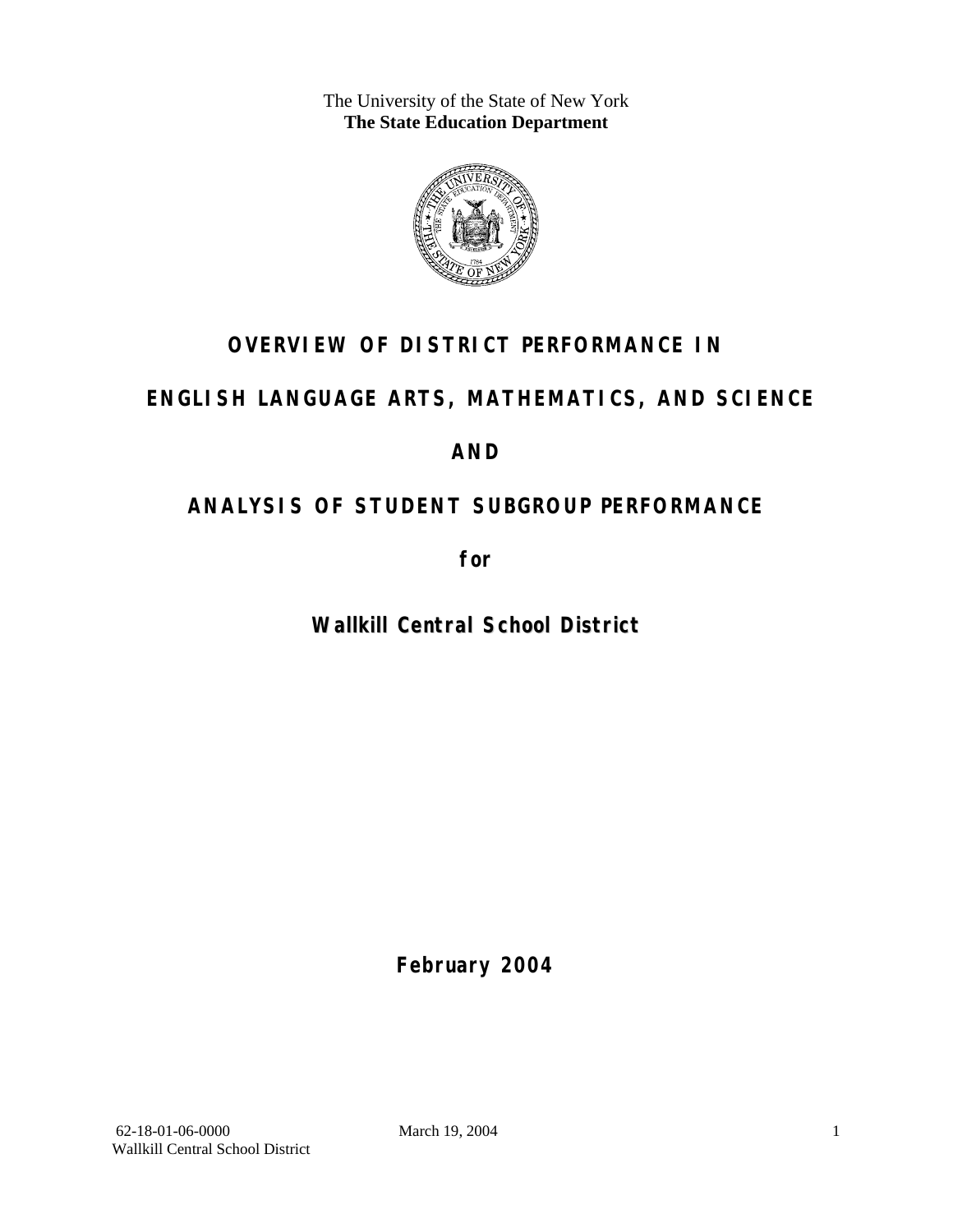#### **THE UNIVERSITY OF THE STATE OF NEW YORK**

#### **Regents of The University**

| Tonawanda             |
|-----------------------|
| <b>Hollis</b>         |
| Staten Island         |
| New Rochelle          |
| Peru                  |
| Huntington            |
| <b>North Syracuse</b> |
| New York              |
| <b>Belle Harbor</b>   |
| Buffalo               |
| Hartsdale             |
| Albany                |
| <b>Bronx</b>          |
| New York              |
| <b>Binghamton</b>     |
| Rochester             |

#### **President of The University and Commissioner of Education**

RICHARD P. MILLS

**Deputy Commissioner for Elementary, Middle, Secondary and Continuing Education**  JAMES A. KADAMUS

#### **Coordinator, School Operations and Management Services**

CHARLES SZUBERLA

#### **Coordinator, Information and Reporting Services**

MARTHA P. MUSSER

The State Education Department does not discriminate on the basis of age, color, religion, creed, disability, marital status, veteran status, national origin, race, gender, genetic predisposition or carrier status, or sexual orientation in its educational programs, services and activities. Portions of this publication can be made available in a variety of formats, including braille, large print or audio tape, upon request. Inquiries concerning this policy of nondiscrimination should be directed to the Department's Office for Diversity, Ethics, and Access, Room 530, Education Building, Albany, NY 12234. **Requests for additional copies of this publication may be made by contacting the Publications Sales Desk, Room 309, Education Building, Albany, NY 12234.** 

Please address all correspondence about this report that is not related to data corrections to:

*School Report Card Coordinator Information and Reporting Services Team New York State Education Department Room 863 EBA 89 Washington Avenue Albany, NY 12234*  E-mail: *RPTCARD@mail.nysed.gov*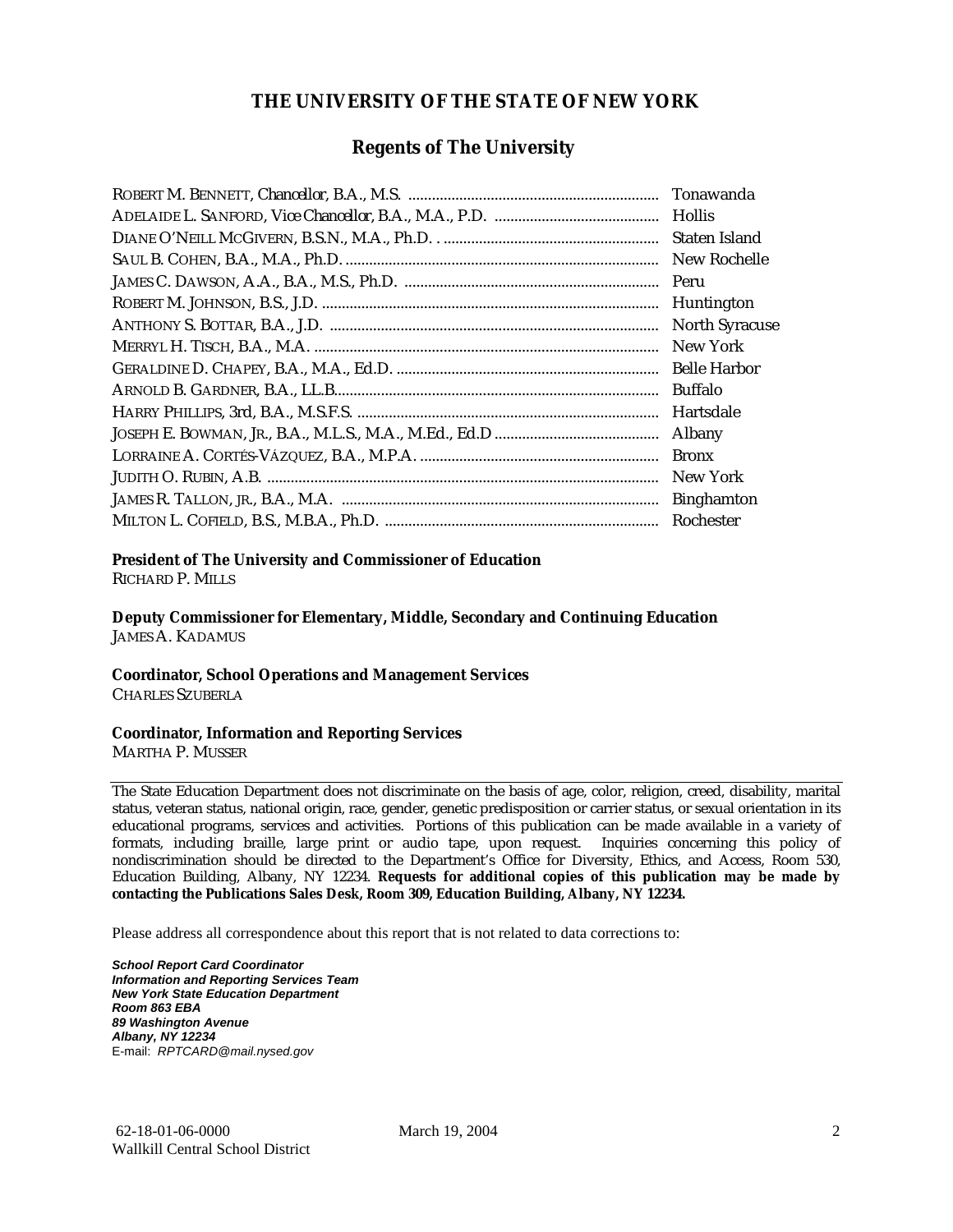The *New York State District Report Card* is an important part of the Board of Regents effort to raise learning standards for all students. It provides information to the public on student performance and other measures of district performance. Knowledge gained from the district report card on a district's strengths and weaknesses can be used to improve instruction and services to students.

The *New York State District Report Card* consists of three parts: the *Overview of District Performance in English Language Arts, Mathematics, and Science and Analysis of Student Subgroup Performance,* the *Comprehensive Information Report,* and the *District Accountability Report*. The *Overview and Analysis* presents performance data on measures required by the federal No Child Left Behind Act: English, mathematics, science, and graduation rate. Performance data on other State assessments can be found in the *Comprehensive Information Report*. The *District Accountability Report* provides information as to whether a district is making adequate progress toward enabling all students to achieve proficiency in English and mathematics.

State assessments are designed to help ensure that all students reach high learning standards. They show whether students are getting the foundation knowledge they need to succeed at the elementary, middle, and commencement levels and beyond. The State requires that students who are not making appropriate progress toward the standards receive academic intervention services.

In the *Overview*, performance on the elementary- and middle-level assessments in English language arts and mathematics and on the middle-level science test is reported in terms of mean scores and the percentage of students scoring at each of the four levels. These levels indicate performance on the standards from seriously deficient to advanced proficiency. Performance on the elementary-level science test is reported in terms of mean scores and the percentage of students making appropriate progress. Regents examination scores are reported in four score ranges. Scores of 65 to 100 are passing; scores of 55 to 64 earn credit toward a local diploma (with the approval of the local board of education). Though each elementary- and middle-level assessment is administered to students in a specific grade, secondary-level assessments are taken by students when they complete the coursework for the core curriculum. Therefore, the performance of students at the secondary level is measured for a student cohort rather than a group of students at a particular grade level. Students are grouped in cohorts according to the year in which they first entered grade 9.

The assessment data in the *Overview and Analysis* are for all tested students in the district, including general-education students and students with disabilities. In the *Overview*, each district's performance is compared with that of all public schools statewide. In the *Analysis*, performance is disaggregated by race/ethnicity, disability status, gender, LEP status, income level, and migrant status.

Explanations of terms referred to or symbols used in this part of the district report card may be found in the glossary on the last page. Further information on the district report card may be found in the guide, *Understanding Your School Report Card: February 2004*, available on the Information and Reporting Services Web site at www.emsc.nysed.gov/irts.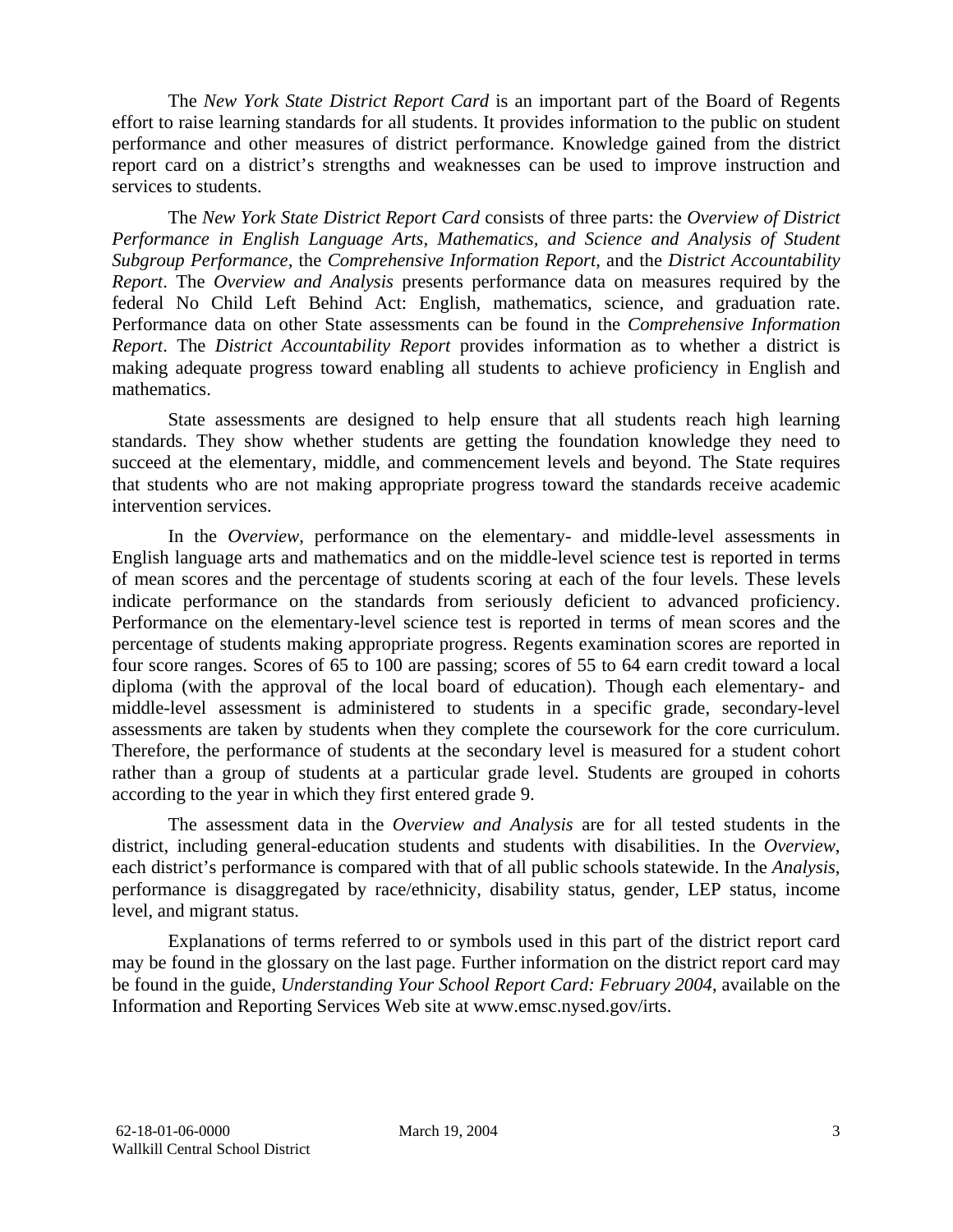## **Overview of District Performance in English Language Arts, Mathematics, and Science**

#### **District Profile**

| Superintendent:<br>Donald V. Andrews |             | Phone: | (845)895-7101             |
|--------------------------------------|-------------|--------|---------------------------|
| ∣ Organization                       | Grade Range |        | <b>Student Enrollment</b> |
| $2002 - 03$                          | <b>NA</b>   |        | 3658                      |

| 2001–02 District-wide Total Expenditure per Pupil      | \$11.277 |
|--------------------------------------------------------|----------|
| 2001-02 NYS Public Schools Total Expenditure per Pupil | \$12.265 |

#### **2002–03 Percentage of Core Classes Taught by Highly Qualified Teachers\***

| <b>Number of Core</b><br><b>Classes</b> | <b>Percent Taught</b><br>by Highly<br>Qualified<br><b>Teachers</b> |
|-----------------------------------------|--------------------------------------------------------------------|
| 604                                     | 94%                                                                |
| . .<br>- -                              |                                                                    |

\*For the 2002-03 school year, SED is reporting that teachers of core classes are highly qualified if they are certified to teach those classes. However, No Child Left Behind (NCLB) imposes requirements beyond certification for some teachers to be considered highly qualified. In future years, when New York State uses the NCLB criteria for reporting, certified teachers must fulfill all NCLB requirements to be counted as highly qualified.

#### **2002–03 Percentage of Teachers with No Valid Teaching Certificate\***

| Number of<br><b>Teachers</b> | <b>Percent with No</b><br><b>Valid Teaching</b><br><b>Certificate</b> |
|------------------------------|-----------------------------------------------------------------------|
| 254                          | 1%                                                                    |

\*This count includes teachers with temporary licenses who do not have a valid permanent, provisional, or transitional teaching certificate.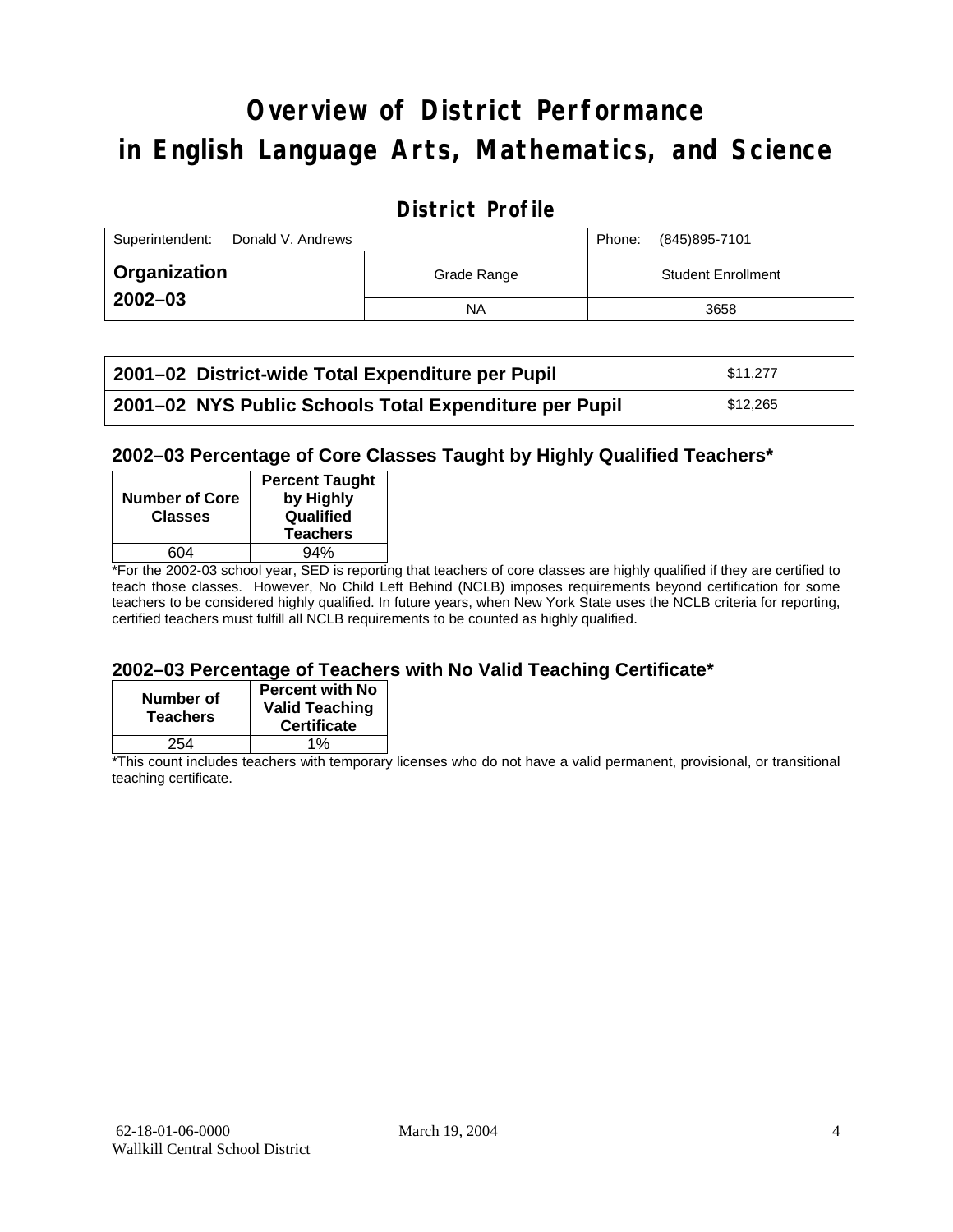English Language Arts



| <b>Counts of Students Tested</b>       |                    |                    |                    |                    |              |                   |
|----------------------------------------|--------------------|--------------------|--------------------|--------------------|--------------|-------------------|
| Performance at<br><b>This District</b> | Level 1<br>455-602 | Level 2<br>603-644 | Level 3<br>645-691 | Level 4<br>692-800 | <b>Total</b> | <b>Mean Score</b> |
| Jan-Feb 2001                           |                    | 58                 | 134                | 51                 | 249          | 666               |
| Jan-Feb 2002                           | 14                 | 73                 | 138                | 51                 | 276          | 660               |
| Feb 2003                               |                    | 74                 | 124                | 53                 | 258          | 662               |

|         | Elementary-Level English Language Arts Levels — Listening, Reading, and Writing Standards                     |  |  |  |  |  |
|---------|---------------------------------------------------------------------------------------------------------------|--|--|--|--|--|
| Level 4 | These students <b>exceed the standards</b> and are moving toward high performance on the Regents examination. |  |  |  |  |  |
| Level 3 | These students meet the standards and, with continued steady growth, should pass the Regents examination.     |  |  |  |  |  |
| Level 2 | These students <b>need extra help</b> to meet the standards and pass the Regents examination.                 |  |  |  |  |  |
| Level 1 | These students have serious academic deficiencies.                                                            |  |  |  |  |  |

**Performance of Limited English Proficient Students Taking the New York State English as a Second Language Achievement Test (NYSESLAT) as the Measure of English Language Arts Achievement**

| Grade 4 | <b>Number</b><br><b>Tested</b> | Level 1 | Level 2 | Level 3 | Level 4 |
|---------|--------------------------------|---------|---------|---------|---------|
| 2003    |                                |         |         |         |         |

**Performance of Students with Severe Disabilities on the New York State Alternate Assessment (NYSAA) in English** 

| <b>Elementary Level</b> | <b>Number</b><br>Tested | AA-Level 1 | AA-Level 2 | AA-Level 3 | AA-Level 4 |
|-------------------------|-------------------------|------------|------------|------------|------------|
| $2002 - 03$             |                         |            |            |            |            |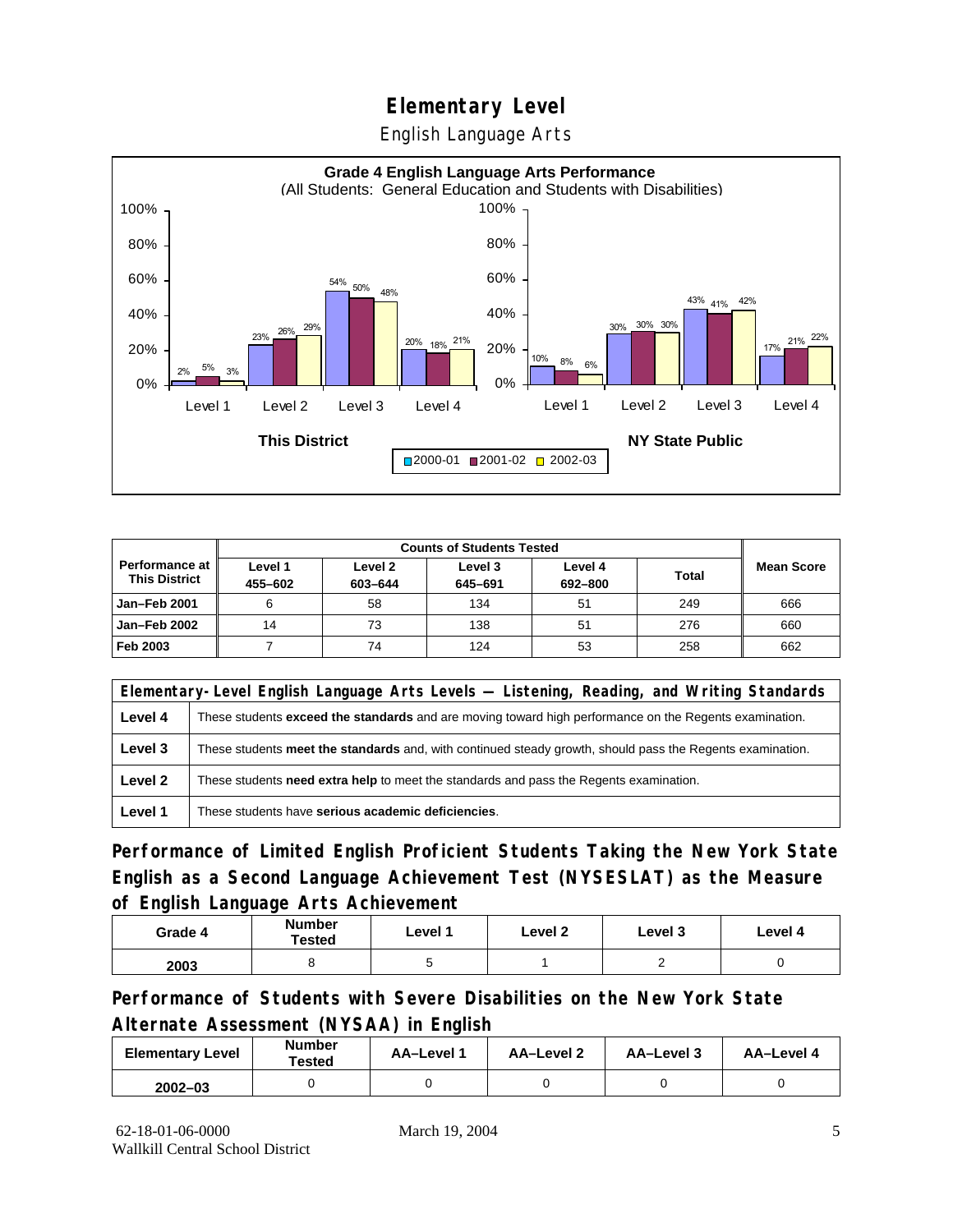#### Mathematics



|                                        | <b>Counts of Students Tested</b> |                    |                    |                    |       |            |  |
|----------------------------------------|----------------------------------|--------------------|--------------------|--------------------|-------|------------|--|
| Performance at<br><b>This District</b> | Level 1<br>448-601               | Level 2<br>602-636 | Level 3<br>637-677 | Level 4<br>678-810 | Total | Mean Score |  |
| May 2001                               | ີ                                | 45                 | 139                | 62                 | 249   | 661        |  |
| May 2002                               |                                  | 57                 | 158                | 54                 | 276   | 654        |  |
| May 2003                               | 6                                | 48                 | 155                | 63                 | 272   | 659        |  |

| Elementary-Level Mathematics Levels - |                                                                                                               |  |  |  |
|---------------------------------------|---------------------------------------------------------------------------------------------------------------|--|--|--|
|                                       | Knowledge, Reasoning, and Problem-Solving Standards                                                           |  |  |  |
| Level 4                               | These students <b>exceed the standards</b> and are moving toward high performance on the Regents examination. |  |  |  |
| Level 3                               | These students meet the standards and, with continued steady growth, should pass the Regents examination.     |  |  |  |
| Level 2                               | These students need extra help to meet the standards and pass the Regents examination.                        |  |  |  |
| Level 1                               | These students have serious academic deficiencies.                                                            |  |  |  |

#### **Performance of Students with Severe Disabilities on the New York State Alternate Assessment (NYSAA) in Mathematics**

| <b>Elementary Level</b> | <b>Number</b><br>Tested | <b>AA-Level 1</b> | AA-Level 2 | AA-Level 3 | AA-Level 4 |
|-------------------------|-------------------------|-------------------|------------|------------|------------|
| $2002 - 03$             |                         |                   |            |            |            |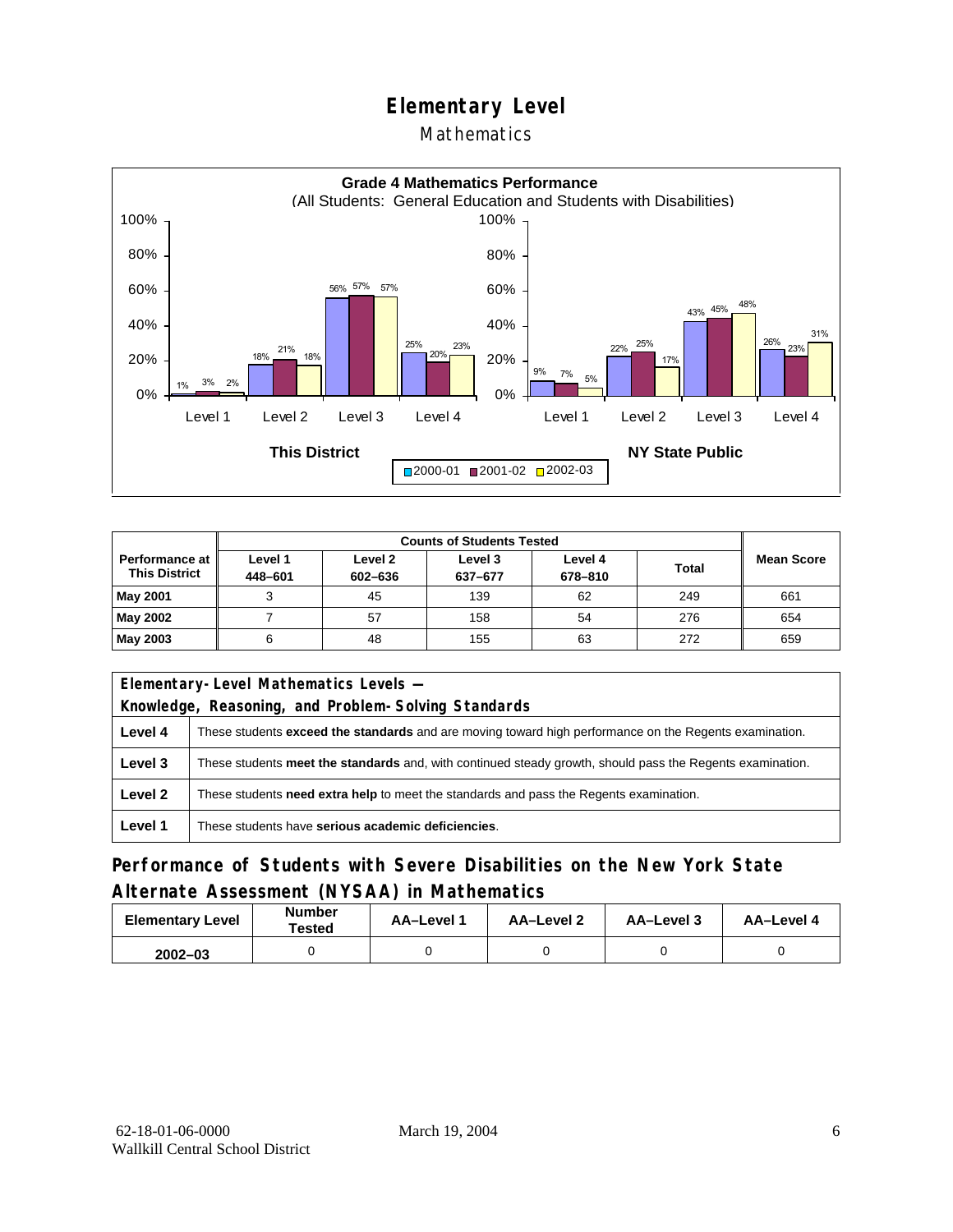Science Multiple-Choice



**All Students** 

|                 |     | <b>Number Tested   Number Above SDL  </b> | <b>Mean Score</b> |
|-----------------|-----|-------------------------------------------|-------------------|
| Mav 2001        | 247 | 206                                       | 35                |
| <b>May 2002</b> | 276 | 220                                       | 34                |
| <b>May 2003</b> | 270 | 208                                       | 34                |

| Grade 4 Science - Knowledge, Reasoning, and Problem-Solving Standards |                                                                                                                                                                                                                                          |  |  |  |  |
|-----------------------------------------------------------------------|------------------------------------------------------------------------------------------------------------------------------------------------------------------------------------------------------------------------------------------|--|--|--|--|
| <b>Multiple-Choice</b><br><b>Test Component</b>                       | This component contains 45 multiple-choice questions based upon the New York State Elementary<br>Science Syllabus and referenced to the New York State Learning Standards for Mathematics, Science<br>and Technology (Elementary Level). |  |  |  |  |
| <b>State Designated</b><br>Level (SDL)                                | Students who correctly answer fewer than 30 of the 45 questions of the multiple-choice test component<br>must receive academic intervention services in the following term of instruction.                                               |  |  |  |  |
| <b>Mean Scores</b>                                                    | For the multiple-choice test component, the mean score is the average number of correct answers for<br>students tested. If all tested students answered all questions correctly, this score would be 45.                                 |  |  |  |  |

## **Elementary Level**

#### Science Performance Test

The elementary-level science test is composed of two sections, the multiple-choice section (described above) and the performance test. The performance test is not used to determine the need for academic intervention services or for accountability purposes because not all students are administered the same three tasks.

| <b>All Students</b>                       |     |    |  |  |  |  |  |
|-------------------------------------------|-----|----|--|--|--|--|--|
| <b>Number Tested</b><br><b>Mean Score</b> |     |    |  |  |  |  |  |
| <b>May 2001</b>                           | 243 | 33 |  |  |  |  |  |
| May 2002                                  | 270 | 32 |  |  |  |  |  |
| <b>May 2003</b><br>31<br>263              |     |    |  |  |  |  |  |

#### **Performance of Students with Severe Disabilities on the New York State Alternate Assessment (NYSAA) in Science**

| <b>Elementary Level</b> | <b>Number</b><br>Tested | AA-Level | <b>AA-Level 2</b> | AA-Level 3 | AA-Level 4 |
|-------------------------|-------------------------|----------|-------------------|------------|------------|
| $2002 - 03$             |                         |          |                   |            |            |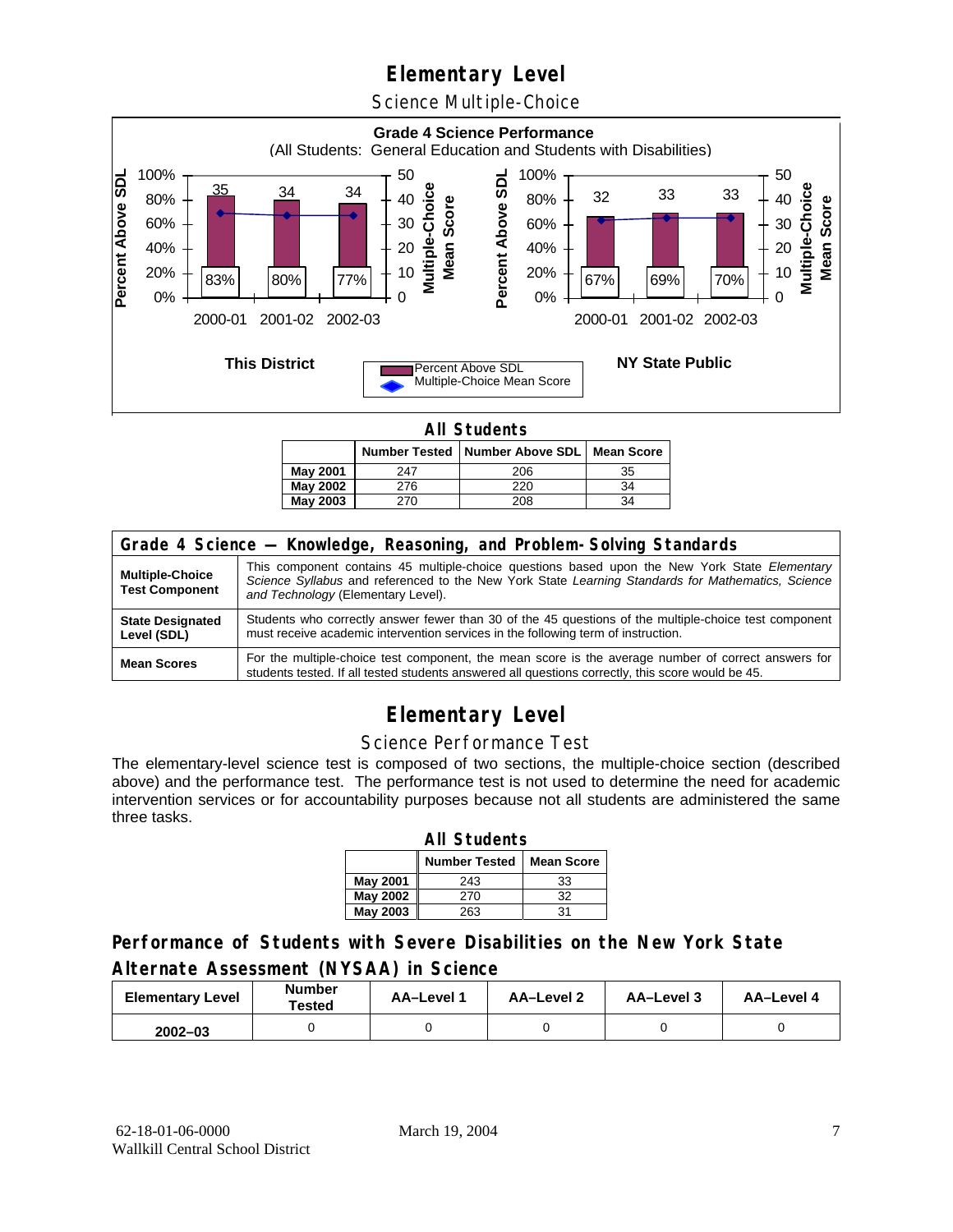English Language Arts



|                                          |                    | <b>Counts of Students Tested</b> |                    |                    |       |                   |  |  |
|------------------------------------------|--------------------|----------------------------------|--------------------|--------------------|-------|-------------------|--|--|
| Performance at I<br><b>This District</b> | Level 1<br>527-661 | Level 2<br>662-700               | Level 3<br>701-738 | Level 4<br>739-830 | Total | <b>Mean Score</b> |  |  |
| <b>May 2001</b>                          | 28                 | 112                              | 116                | 21                 | 277   | 699               |  |  |
|                                          | Level 1<br>527-659 | Level 2<br>660-698               | Level 3<br>699-737 | Level 3<br>738-830 | Total |                   |  |  |
| <b>March 2002</b>                        | 14                 | 158                              | 95                 | 18                 | 285   | 696               |  |  |
|                                          | Level 1<br>527-657 | Level 2<br>658-696               | Level 3<br>697-736 | Level 4<br>737-830 | Total |                   |  |  |
| January 2003                             | 19                 | 168                              | 102                | 17                 | 306   | 692               |  |  |

|         | Middle-Level English Language Arts Levels — Listening, Reading, and Writing Standards                         |  |  |  |  |
|---------|---------------------------------------------------------------------------------------------------------------|--|--|--|--|
| Level 4 | These students <b>exceed the standards</b> and are moving toward high performance on the Regents examination. |  |  |  |  |
| Level 3 | These students meet the standards and, with continued steady growth, should pass the Regents examination.     |  |  |  |  |
| Level 2 | These students <b>need extra help</b> to meet the standards and pass the Regents examination.                 |  |  |  |  |
| Level 1 | These students have serious academic deficiencies.                                                            |  |  |  |  |

**Performance of Limited English Proficient Students Taking the New York State English as a Second Language Achievement Test (NYSESLAT) as the Measure of English Language Arts Achievement**

| Grade 8 | <b>Number</b><br>Tested | Level 1 | Level 2 | Level 3 | Level 4 |
|---------|-------------------------|---------|---------|---------|---------|
| 2003    |                         |         |         |         |         |

**Performance of Students with Severe Disabilities on the New York State Alternate Assessment (NYSAA) in English** 

| Grade 8     | Number<br>Tested | AA-Level 1 | AA-Level 2 | AA-Level 3 | AA-Level 4 |
|-------------|------------------|------------|------------|------------|------------|
| $2002 - 03$ |                  |            |            |            |            |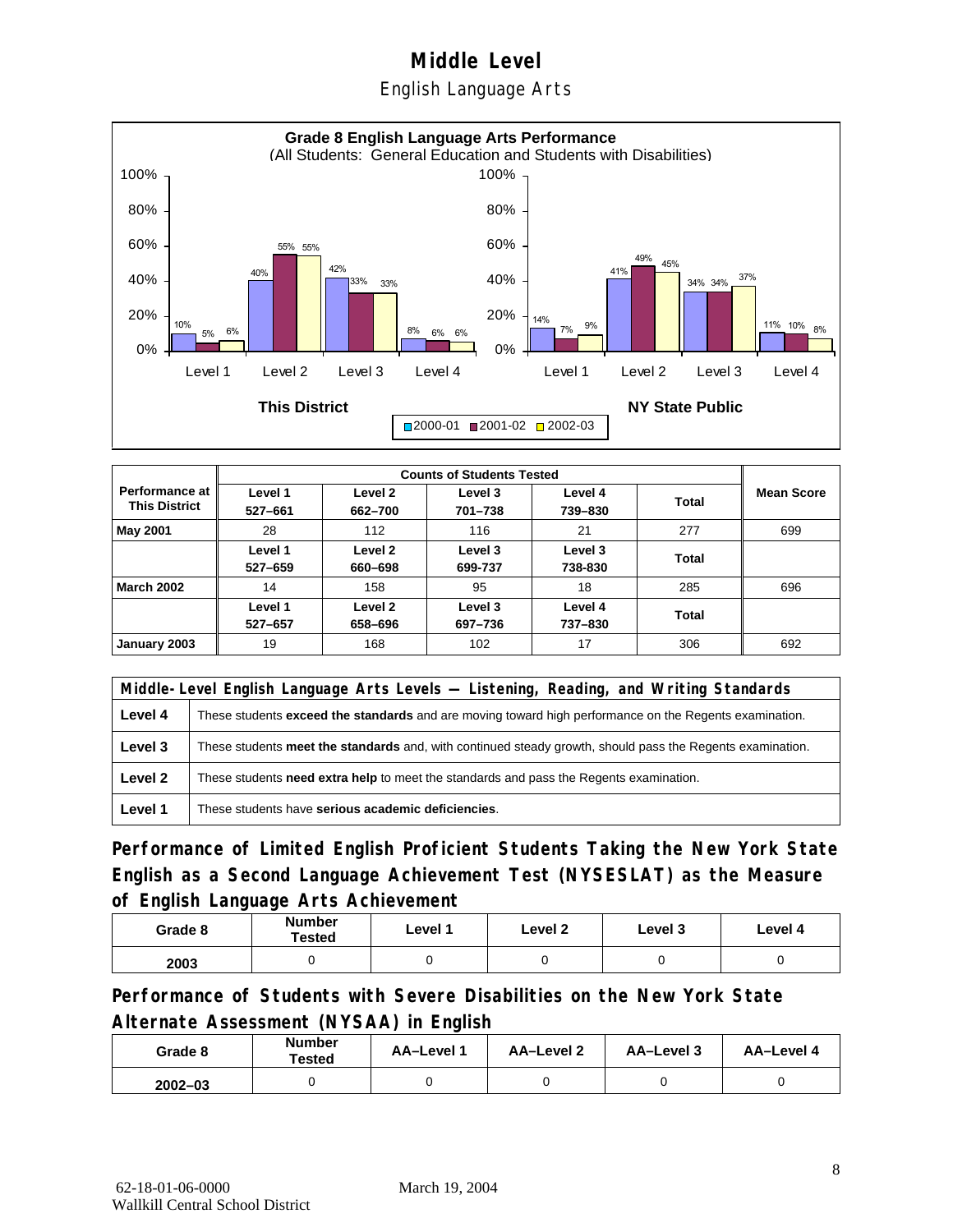#### Mathematics



|                                        |                    | <b>Counts of Students Tested</b> |                    |                    |              |                   |  |  |
|----------------------------------------|--------------------|----------------------------------|--------------------|--------------------|--------------|-------------------|--|--|
| Performance at<br><b>This District</b> | Level 1<br>517-680 | Level 2<br>681-715               | Level 3<br>716-759 | Level 4<br>760-882 | <b>Total</b> | <b>Mean Score</b> |  |  |
| <b>May 2001</b>                        | 55                 | 105                              | 103                | 16                 | 279          | 708               |  |  |
| May 2002                               | 56                 | 123                              | 86                 | 22                 | 287          | 706               |  |  |
| May 2003                               | 39                 | 126                              | 122                | 19                 | 306          | 713               |  |  |

|         | Middle-Level Mathematics Levels — Knowledge, Reasoning, and Problem-Solving Standards                         |  |  |  |  |
|---------|---------------------------------------------------------------------------------------------------------------|--|--|--|--|
| Level 4 | These students <b>exceed the standards</b> and are moving toward high performance on the Regents examination. |  |  |  |  |
| Level 3 | These students meet the standards and, with continued steady growth, should pass the Regents examination.     |  |  |  |  |
| Level 2 | These students <b>need extra help</b> to meet the standards and pass the Regents examination.                 |  |  |  |  |
| Level 1 | These students have serious academic deficiencies.                                                            |  |  |  |  |

#### **Performance of Students with Severe Disabilities on the New York State Alternate Assessment (NYSAA) in Mathematics**

| <b>Middle Level</b> | <b>Number</b><br>Tested | <b>AA-Level</b> | AA-Level 2 | AA-Level 3 | AA-Level 4 |
|---------------------|-------------------------|-----------------|------------|------------|------------|
| $2002 - 03$         |                         |                 |            |            |            |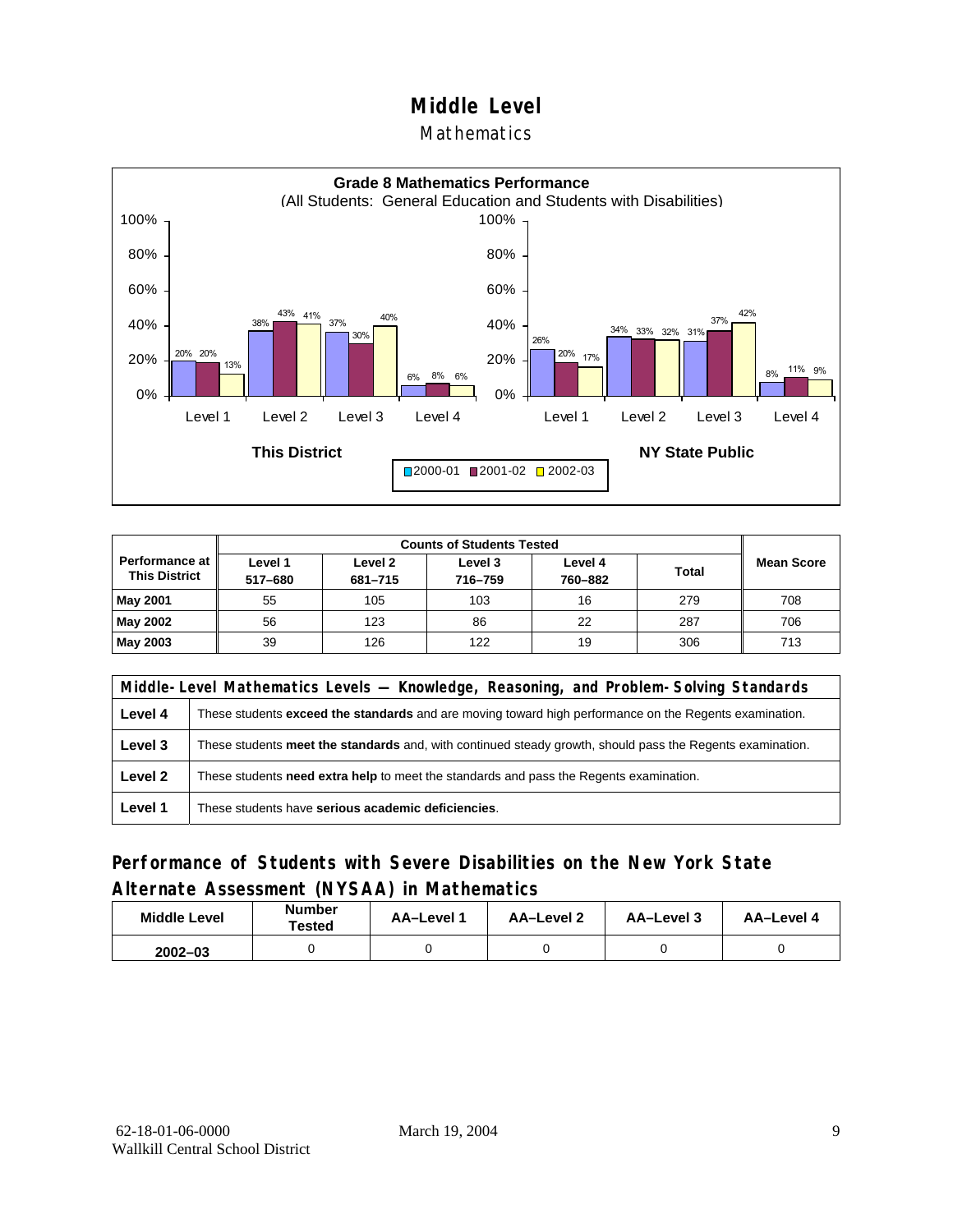#### **Science**



| <b>Performance at This District</b> |                             |         | <b>Mean Score</b> |         |         |              |    |
|-------------------------------------|-----------------------------|---------|-------------------|---------|---------|--------------|----|
|                                     |                             | Level 1 | Level 2           | Level 3 | Level 4 | <b>Total</b> |    |
| <b>June 2002</b>                    | <b>Middle-Level Science</b> |         | 35                | 149     | 64      | 252          | 76 |
|                                     | <b>Regents Science</b>      |         |                   |         | 18      | 23           | 89 |
| January/                            | <b>Middle-Level Science</b> |         | 40                | 146     | 42      | 232          | 74 |
|                                     | June 2003   Regents Science |         |                   | 46      | 23      | 69           | 82 |

|         | Middle-Level Science Levels - Knowledge, Reasoning, and Problem-Solving Standards*                                                                                                             |
|---------|------------------------------------------------------------------------------------------------------------------------------------------------------------------------------------------------|
| Level 4 | These students exceed the standards on the middle-level science test and are moving toward high performance<br>on the Regents examinations or score 85-100 on a Regents science examination.   |
| Level 3 | These students meet the standards on the middle-level science test and, with continued steady growth, should<br>pass the Regents examinations or score 65-84 on a Regents science examination. |
| Level 2 | These students need extra help to meet the standards for middle-level science and to pass the Regents<br>examinations or score 55–64 on a Regents science examination.                         |
| Level 1 | These students have serious academic deficiencies as evidenced in the middle-level science test or score 0–54<br>on a Regents science examination.                                             |

\*Students may demonstrate proficiency in middle-level science by scoring at Level 3 or above on the middle-level science test or by scoring 65 or above on a Regents examination in science.

#### **Performance of Students with Severe Disabilities on the New York State Alternate Assessment (NYSAA) in Science**

| Middle-Level | Number<br>Tested | AA-Level 1 | AA-Level 2 | AA-Level 3 | AA-Level 4 |  |
|--------------|------------------|------------|------------|------------|------------|--|
| $2002 - 03$  |                  |            |            |            |            |  |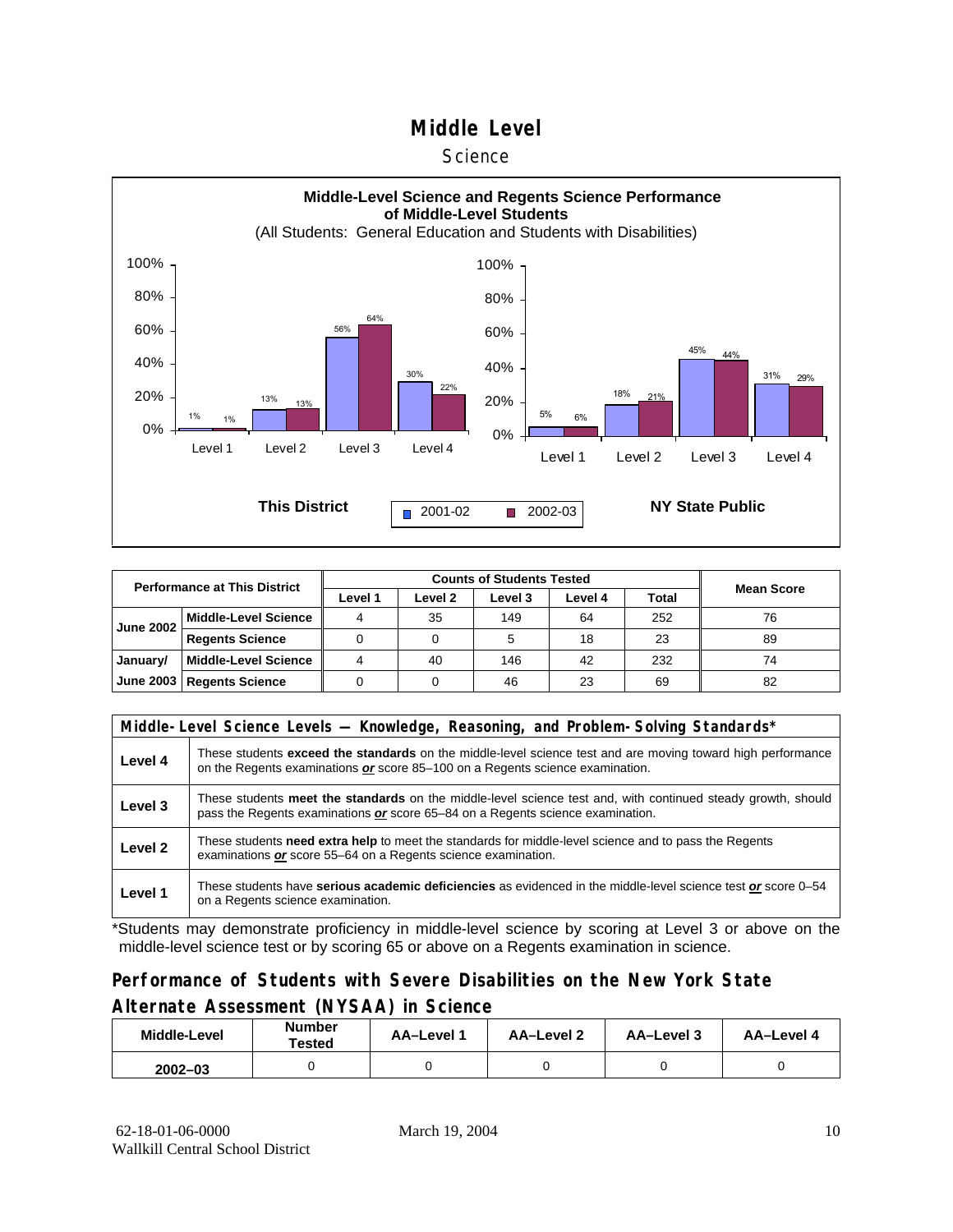### **High School English Achievement after Four Years of Instruction**

 The graph and table below present performance of the 1997, 1998, and 1999 cohort members, four years after entering grade 9, in meeting the graduation assessment requirement in English. A score of 65 or above on the Regents comprehensive examination in English is considered passing. Only the highest score of each student is counted, regardless of how many times the student took the examination. In the graph, students passing approved alternatives to this examination are counted as scoring in the 65 to 84 range. RCT results are not included in the graph. In the first table, the numbers of students who met the graduation requirement by passing an approved alternative are listed separately. The second table shows the competency test performance of students with disabilities eligible for the safety net who did not score 55 or above on a Regents examination or approved alternative. Students who score 55 to 64 on the Regents examination in comprehensive English may be given credit towards a local high school diploma if allowed by the district board of education. The data in these tables and chart show the performance of the cohorts as of June  $30<sup>th</sup>$  of the fourth year after first entering grade 9. Data for the 1999 cohort include all students in cohorts in the district's schools, students continuously enrolled in the district who transferred between schools within the district, and students placed outside the district but who are the reporting responsibility of the district. Data for the 1998 cohort include all students in cohorts in the district's schools.



|             | English Graduation Requirement Achievement after Four Years of High School*                                                                                                                                                                                               |  |    |     |    |  |  |  |  |  |  |  |
|-------------|---------------------------------------------------------------------------------------------------------------------------------------------------------------------------------------------------------------------------------------------------------------------------|--|----|-----|----|--|--|--|--|--|--|--|
|             | <b>Cohort Members</b><br><b>Highest Score</b><br><b>Highest Score</b><br><b>Highest Score</b><br><b>Highest Score</b><br>Approved<br><b>Alternative Credit</b><br>Between 55 and 64<br>Between 85 and 100<br>Between 0 and 54<br>Between 65 and 84<br><b>All Students</b> |  |    |     |    |  |  |  |  |  |  |  |
| 1997 Cohort | 195                                                                                                                                                                                                                                                                       |  |    | 126 | 22 |  |  |  |  |  |  |  |
| 1998 Cohort | 225                                                                                                                                                                                                                                                                       |  | 18 | 123 | 52 |  |  |  |  |  |  |  |
| 1999 Cohort | 221                                                                                                                                                                                                                                                                       |  |    | 81  | 85 |  |  |  |  |  |  |  |

\*Assessments used to determine counts in this table include the Regents examination in comprehensive English, the component retest in English, and approved alternatives.

| Performance of Students Who Took the Regents<br><b>Competency Tests in Reading and Writing to Meet the</b><br><b>Graduation Requirement*</b> |    |  |  |  |  |  |  |  |
|----------------------------------------------------------------------------------------------------------------------------------------------|----|--|--|--|--|--|--|--|
| <b>Failed RCT in Reading</b><br><b>Passed the RCTs</b><br>and/or Writing                                                                     |    |  |  |  |  |  |  |  |
| 1997 Cohort                                                                                                                                  |    |  |  |  |  |  |  |  |
| 1998 Cohort                                                                                                                                  |    |  |  |  |  |  |  |  |
| 1999 Cohort                                                                                                                                  | 15 |  |  |  |  |  |  |  |

\*Includes only students eligible for the safety net who did not score 55 or higher on the Regents examination or an approved alternative.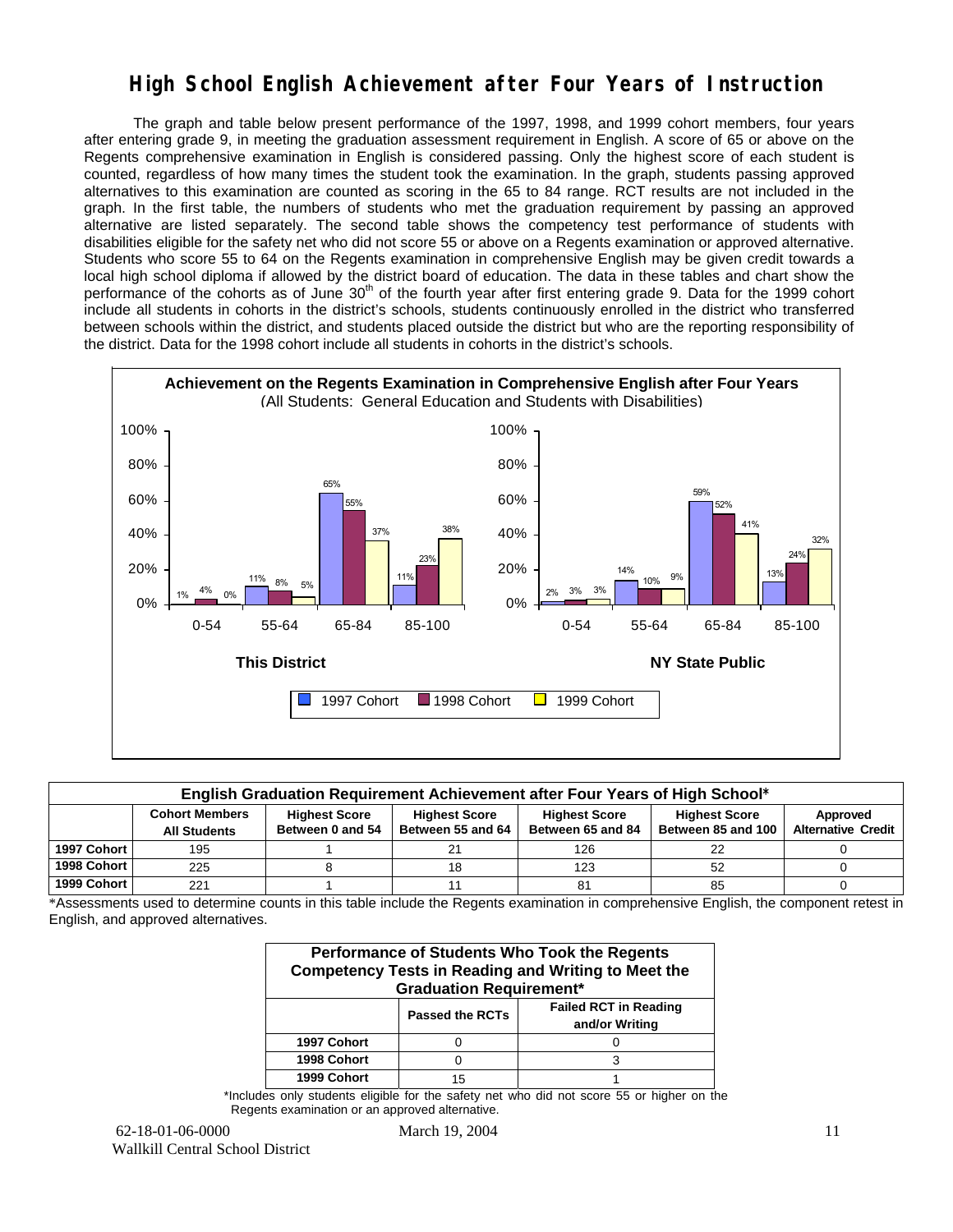### **High School Mathematics Achievement after Four Years of Instruction**

 The graph and table below present performance of the 1997, 1998, and 1999 cohort members, four years after entering grade 9, in meeting the graduation assessment requirement in mathematics. A score of 65 or above on a Regents examination in mathematics is considered passing. Only the highest score of each student is counted, regardless of how many times the student took the examination. In the graph, students passing approved alternatives to these examinations are counted as scoring in the 65 to 84 range. RCT results are not included in the graph. In the first table, the numbers of students who met the graduation requirement by passing an approved alternative are listed separately. The second table shows the competency test performance of students with disabilities eligible for the safety net who did not score 55 or above on a Regents examination or approved alternative. Students who score 55 to 64 on a Regents examination in mathematics may be given credit towards a local high school diploma if allowed by the district board of education. The data in these tables and chart show the performance of the cohorts as of June 30<sup>th</sup> of the fourth year after first entering grade 9. Data for the 1999 cohort include all students in cohorts in the district's schools, students continuously enrolled in the district who transferred between schools within the district, and students placed outside the district but who are the reporting responsibility of the district. Data for the 1998 cohort include all students in cohorts in the district's schools.



| Mathematics Graduation Requirement Achievement after Four Years of High School* |                                                                                                                                   |    |                                    |                   |                    |                           |  |  |  |  |  |
|---------------------------------------------------------------------------------|-----------------------------------------------------------------------------------------------------------------------------------|----|------------------------------------|-------------------|--------------------|---------------------------|--|--|--|--|--|
|                                                                                 | <b>Highest Score</b><br><b>Highest Score</b><br><b>Highest Score</b><br>Approved<br><b>Cohort Members</b><br><b>Highest Score</b> |    |                                    |                   |                    |                           |  |  |  |  |  |
|                                                                                 | <b>All Students</b>                                                                                                               |    | Between 0 and 54 Between 55 and 64 | Between 65 and 84 | Between 85 and 100 | <b>Alternative Credit</b> |  |  |  |  |  |
| 1997 Cohort                                                                     | 195                                                                                                                               |    |                                    | 4                 | 120                |                           |  |  |  |  |  |
| 1998 Cohort                                                                     | 225                                                                                                                               |    | 18                                 | 107               | 66                 |                           |  |  |  |  |  |
| 1999 Cohort                                                                     | 221                                                                                                                               | 10 |                                    | 88                |                    |                           |  |  |  |  |  |

\*Assessments used to determine counts in this table include a Regents examination in mathematics, the component retest in mathematics, and approved alternatives.

| Performance of Students Who Took the Regents<br><b>Competency Test in Mathematics to Meet the</b><br><b>Graduation Requirement*</b> |  |  |  |  |  |  |  |  |
|-------------------------------------------------------------------------------------------------------------------------------------|--|--|--|--|--|--|--|--|
| <b>Failed at Least</b><br><b>Passed the RCT</b><br>One RCT                                                                          |  |  |  |  |  |  |  |  |
| 1997 Cohort                                                                                                                         |  |  |  |  |  |  |  |  |
| 1998 Cohort                                                                                                                         |  |  |  |  |  |  |  |  |
| 1999 Cohort                                                                                                                         |  |  |  |  |  |  |  |  |

\*Includes only students eligible for the safety net who did not score 55 or higher on the Regents examination or an approved alternative.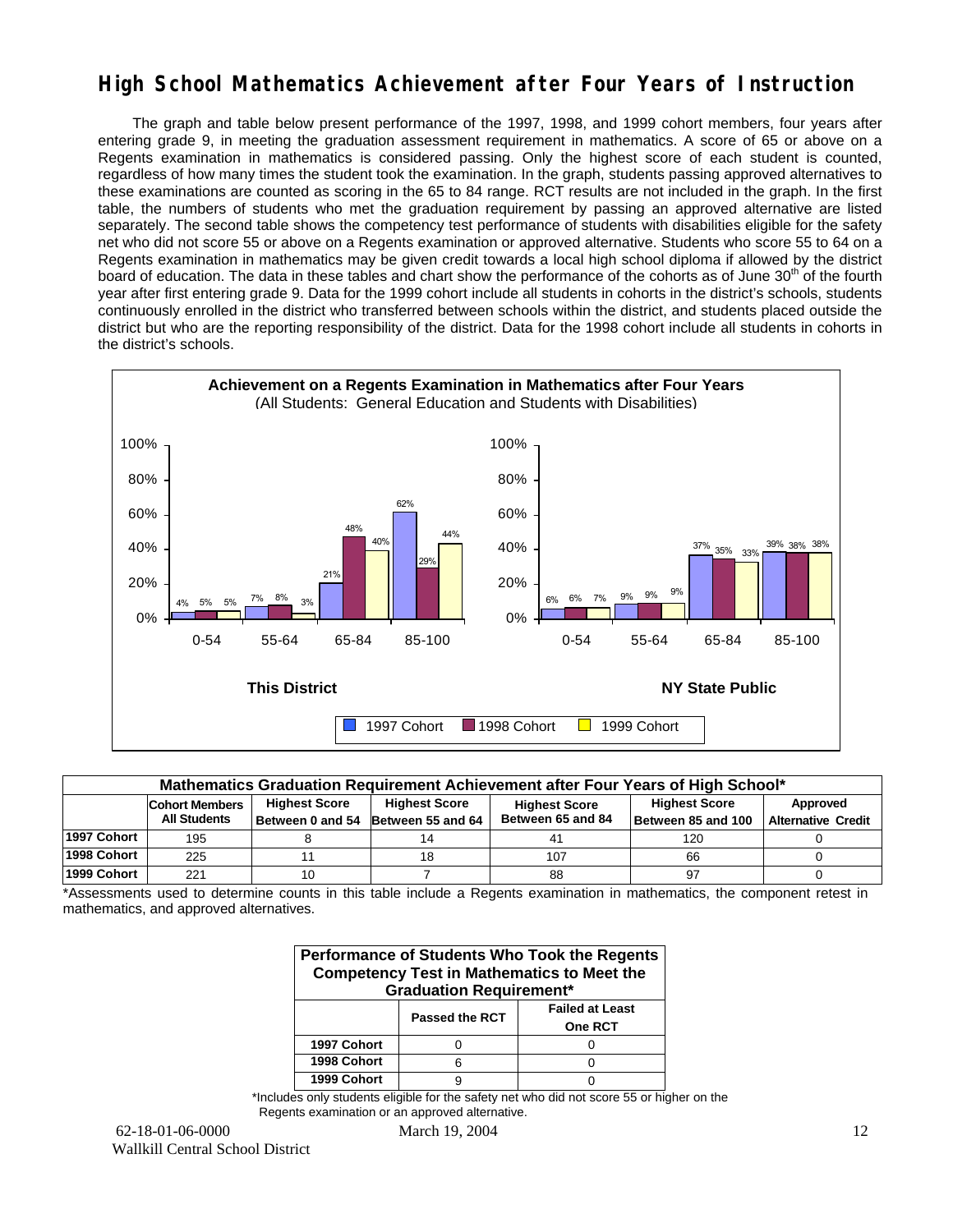## **Cohort Graduation Rates**

 Students were counted as graduates if they earned a local diploma with or without a Regents endorsement by August 31<sup>st</sup> of the fourth year after first entering grade 9. The graduation-rate cohort includes students who transferred to general education development (GED) programs. These students were not counted in the 1998 school accountability cohort for English and mathematics.



| <b>Cohort Graduation Rates</b> |                                  |                                |                                                             |                            |  |  |  |  |  |
|--------------------------------|----------------------------------|--------------------------------|-------------------------------------------------------------|----------------------------|--|--|--|--|--|
|                                | <b>Cohort</b><br>Members*<br>(a) | <b>Transfers to GED</b><br>(b) | <b>Graduation Rate</b><br>Cohort<br><b>Members</b><br>(a+b) | <b>Number</b><br>Graduated |  |  |  |  |  |
| 1998 Cohort                    | 227                              |                                | 227                                                         | 193                        |  |  |  |  |  |

\*Count as of August 31<sup>st</sup> of the fourth year after first entering grade 9.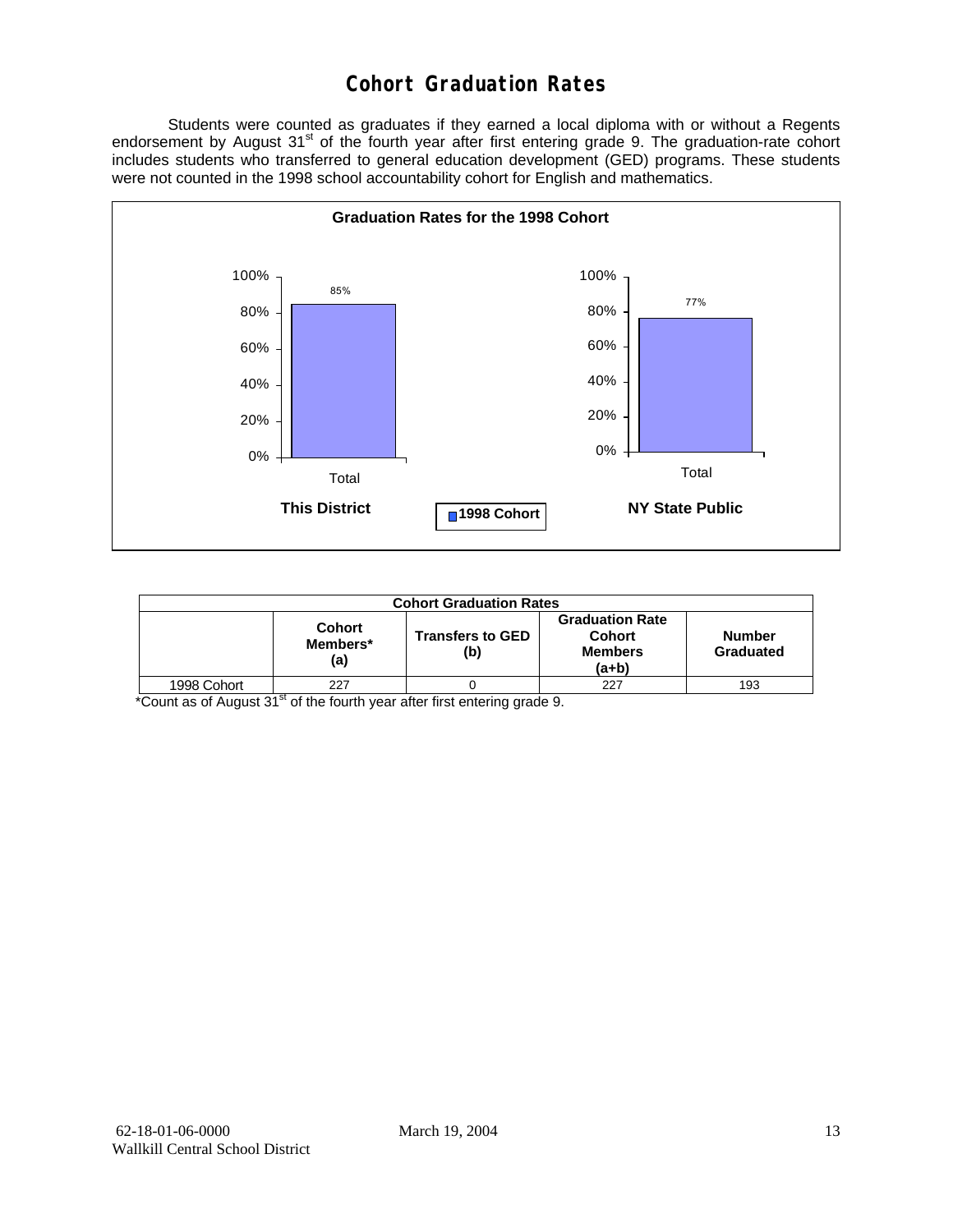## **Analysis of Student Subgroup Performance**

Historically, on State assessments the average performance of Black, Hispanic, and Native American students has been lower than that of White and Asian students. Similarly, students from lowincome families have not performed as well as those from higher income families. A high priority of the Board of Regents is to eliminate these gaps in student performance. In addition, Title I of the federal Elementary and Secondary Education Act includes explicit requirements "to ensure that students served by Title I are given the same opportunity to achieve to high standards and are held to the same high expectations as all students in each State."

This section of the district report card provides performance data for two years by racial/ethnic group, disability status, gender, English proficiency status, income level, and migrant status. The purpose of the student subgroup analyses is to determine if students who perform below the standards in any school tend to fall into particular groups, such as minority students, limited English proficient students, or economically disadvantaged students. If these analyses provide evidence that students in one of the groups achieve at a lower level than other students, the district should examine the reasons for this lower performance and make necessary changes in curriculum, instruction, and student support services to remedy these performance gaps. If your district did not report data for the 2002-03 school year for a subject and grade, a table showing data for subgroups in that subject and grade will not be included in the *Analysis*.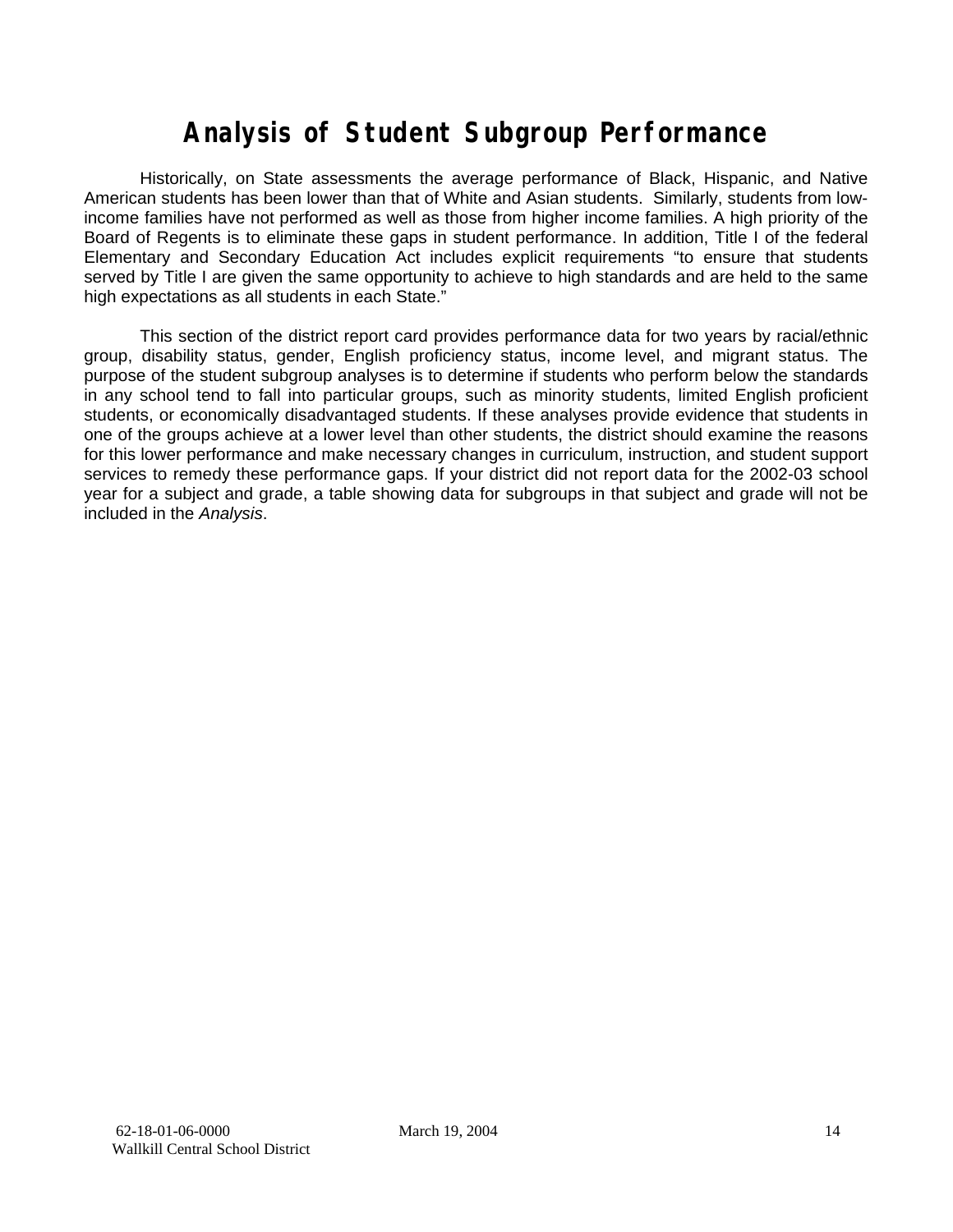English Language Arts

|                                              | ັ<br>$2001 - 02$                                                                   |         |             |               | 2002-03                                                           |         |         |     |
|----------------------------------------------|------------------------------------------------------------------------------------|---------|-------------|---------------|-------------------------------------------------------------------|---------|---------|-----|
| <b>Student Subgroup</b>                      | <b>Percentages of Tested</b><br><b>Students Scoring at Levels</b><br><b>Tested</b> |         |             | <b>Tested</b> | <b>Percentages of Tested</b><br><b>Students Scoring at Levels</b> |         |         |     |
|                                              |                                                                                    | $2 - 4$ | $3 - 4$     | 4             |                                                                   | $2 - 4$ | $3 - 4$ | 4   |
| <b>Results by Race/Ethnicity</b>             |                                                                                    |         |             |               |                                                                   |         |         |     |
| American Indian/Alaskan Native               | 0                                                                                  | 0%      | 0%          | 0%            | $\mathbf 0$                                                       | 0%      | 0%      | 0%  |
| <b>Black</b>                                 | 8                                                                                  | s       | $\mathbf s$ | s             | 9                                                                 | s       | s       | s   |
| Hispanic                                     | 33                                                                                 | 94%     | 73%         | 15%           | 25                                                                | 96%     | 60%     | 16% |
| Asian or Pacific Islander                    | $\overline{2}$                                                                     | s       | $\mathbf S$ | s             | 1                                                                 | s       | s       | s   |
| White                                        | 233                                                                                | 96%     | 69%         | 19%           | 223                                                               | 98%     | 70%     | 21% |
| Total                                        | 276                                                                                | 95%     | 68%         | 18%           | 258                                                               | 97%     | 69%     | 21% |
| Small Group Totals (s)                       | 10                                                                                 | 80%     | 50%         | 20%           | 10                                                                | 90%     | 60%     | 20% |
| <b>Results by Disability Status</b>          |                                                                                    |         |             |               |                                                                   |         |         |     |
| General-education students                   | 236                                                                                | 98%     | 76%         | 21%           | 231                                                               | 99%     | 74%     | 23% |
| Students with disabilities                   | 40                                                                                 | 78%     | 23%         | 3%            | 27                                                                | 81%     | 22%     | 0%  |
| Total                                        | 276                                                                                | 95%     | 68%         | 18%           | 258                                                               | 97%     | 69%     | 21% |
| <b>Results by Gender</b>                     |                                                                                    |         |             |               |                                                                   |         |         |     |
| Female                                       | 143                                                                                | 94%     | 74%         | 24%           | 126                                                               | 98%     | 71%     | 24% |
| Male                                         | 133                                                                                | 95%     | 62%         | 13%           | 132                                                               | 97%     | 67%     | 17% |
| Total                                        | 276                                                                                | 95%     | 68%         | 18%           | 258                                                               | 97%     | 69%     | 21% |
| <b>Results by English Proficiency Status</b> |                                                                                    |         |             |               |                                                                   |         |         |     |
| English proficient                           | 276                                                                                | 95%     | 68%         | 18%           | 257                                                               | s       | s       | s   |
| Limited English proficient                   | 0                                                                                  | 0%      | 0%          | 0%            | 1                                                                 | s       | s       | s   |
| Total                                        | 276                                                                                | 95%     | 68%         | 18%           | 258                                                               | 97%     | 69%     | 21% |
| <b>Results by Income Level</b>               |                                                                                    |         |             |               |                                                                   |         |         |     |
| Economically disadvantaged                   | 56                                                                                 | 91%     | 52%         | 9%            | 44                                                                | 93%     | 61%     | 14% |
| Not disadvantaged                            | 220                                                                                | 96%     | 73%         | 21%           | 214                                                               | 98%     | 70%     | 22% |
| Total                                        | 276                                                                                | 95%     | 68%         | 18%           | 258                                                               | 97%     | 69%     | 21% |
| <b>Results by Migrant Status</b>             |                                                                                    |         |             |               |                                                                   |         |         |     |
| Migrant family                               | 3                                                                                  | s       | s           | s             | 1                                                                 | s       | s       | s   |
| Not migrant family                           | 273                                                                                | s       | $\mathbf s$ | s             | 257                                                               | s       | s       | s   |
| Total                                        | 276                                                                                | 95%     | 68%         | 18%           | 258                                                               | 97%     | 69%     | 21% |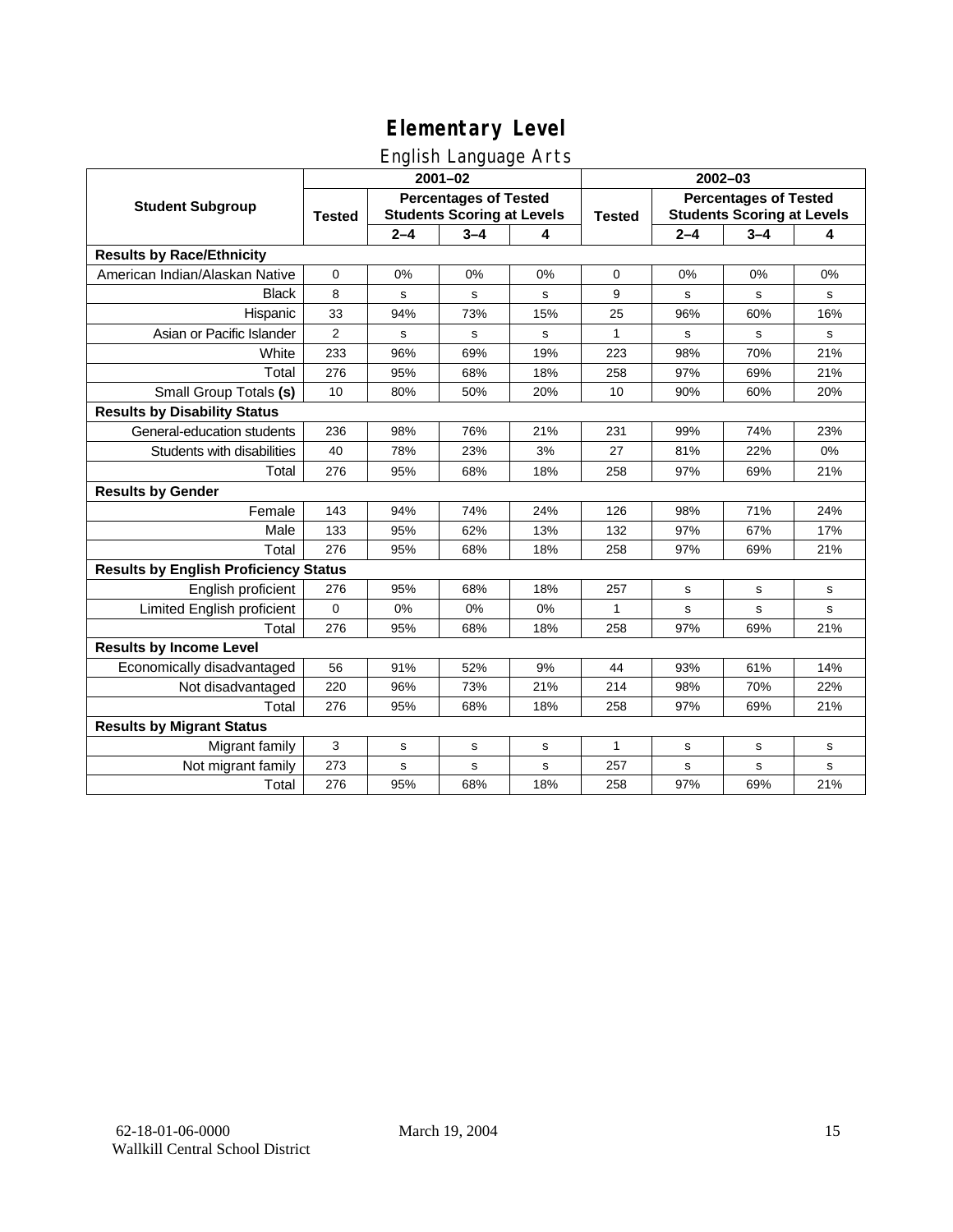#### Mathematics

|                                              |                                                                                    |         | $2001 - 02$ |               | $2002 - 03$                                                       |         |         |     |
|----------------------------------------------|------------------------------------------------------------------------------------|---------|-------------|---------------|-------------------------------------------------------------------|---------|---------|-----|
| <b>Student Subgroup</b>                      | <b>Percentages of Tested</b><br><b>Students Scoring at Levels</b><br><b>Tested</b> |         |             | <b>Tested</b> | <b>Percentages of Tested</b><br><b>Students Scoring at Levels</b> |         |         |     |
|                                              |                                                                                    | $2 - 4$ | $3 - 4$     | 4             |                                                                   | $2 - 4$ | $3 - 4$ | 4   |
| <b>Results by Race/Ethnicity</b>             |                                                                                    |         |             |               |                                                                   |         |         |     |
| American Indian/Alaskan Native               | $\Omega$                                                                           | 0%      | 0%          | 0%            | $\Omega$                                                          | 0%      | 0%      | 0%  |
| <b>Black</b>                                 | 8                                                                                  | s       | s           | s             | 9                                                                 | s       | s       | s   |
| Hispanic                                     | 36                                                                                 | 92%     | 58%         | 11%           | 34                                                                | 91%     | 56%     | 6%  |
| Asian or Pacific Islander                    | $\overline{2}$                                                                     | s       | s           | s             | 1                                                                 | s       | s       | s   |
| White                                        | 230                                                                                | 99%     | 81%         | 21%           | 228                                                               | 99%     | 85%     | 25% |
| Total                                        | 276                                                                                | 97%     | 77%         | 20%           | 272                                                               | 98%     | 80%     | 23% |
| Small Group Totals (s)                       | 10                                                                                 | 80%     | 40%         | 10%           | 10                                                                | 90%     | 60%     | 30% |
| <b>Results by Disability Status</b>          |                                                                                    |         |             |               |                                                                   |         |         |     |
| General-education students                   | 236                                                                                | 98%     | 80%         | 22%           | 242                                                               | 99%     | 84%     | 26% |
| Students with disabilities                   | 40                                                                                 | 93%     | 60%         | 8%            | 30                                                                | 90%     | 47%     | 0%  |
| Total                                        | 276                                                                                | 97%     | 77%         | 20%           | 272                                                               | 98%     | 80%     | 23% |
| <b>Results by Gender</b>                     |                                                                                    |         |             |               |                                                                   |         |         |     |
| Female                                       | 144                                                                                | 98%     | 73%         | 18%           | 130                                                               | 98%     | 84%     | 25% |
| Male                                         | 132                                                                                | 97%     | 81%         | 21%           | 142                                                               | 98%     | 77%     | 21% |
| Total                                        | 276                                                                                | 97%     | 77%         | 20%           | 272                                                               | 98%     | 80%     | 23% |
| <b>Results by English Proficiency Status</b> |                                                                                    |         |             |               |                                                                   |         |         |     |
| English proficient                           | 273                                                                                | s       | s           | s             | 263                                                               | 99%     | 82%     | 24% |
| Limited English proficient                   | 3                                                                                  | s       | $\mathbf s$ | s             | 9                                                                 | 67%     | 22%     | 0%  |
| Total                                        | 276                                                                                | 97%     | 77%         | 20%           | 272                                                               | 98%     | 80%     | 23% |
| <b>Results by Income Level</b>               |                                                                                    |         |             |               |                                                                   |         |         |     |
| Economically disadvantaged                   | 58                                                                                 | 93%     | 57%         | 14%           | 49                                                                | 92%     | 65%     | 16% |
| Not disadvantaged                            | 218                                                                                | 99%     | 82%         | 21%           | 223                                                               | 99%     | 83%     | 25% |
| Total                                        | 276                                                                                | 97%     | 77%         | 20%           | 272                                                               | 98%     | 80%     | 23% |
| <b>Results by Migrant Status</b>             |                                                                                    |         |             |               |                                                                   |         |         |     |
| Migrant family                               | 3                                                                                  | s       | s           | s             | 1                                                                 | s       | s       | s   |
| Not migrant family                           | 273                                                                                | s       | $\mathbf s$ | s             | 271                                                               | s       | s       | s   |
| Total                                        | 276                                                                                | 97%     | 77%         | 20%           | 272                                                               | 98%     | 80%     | 23% |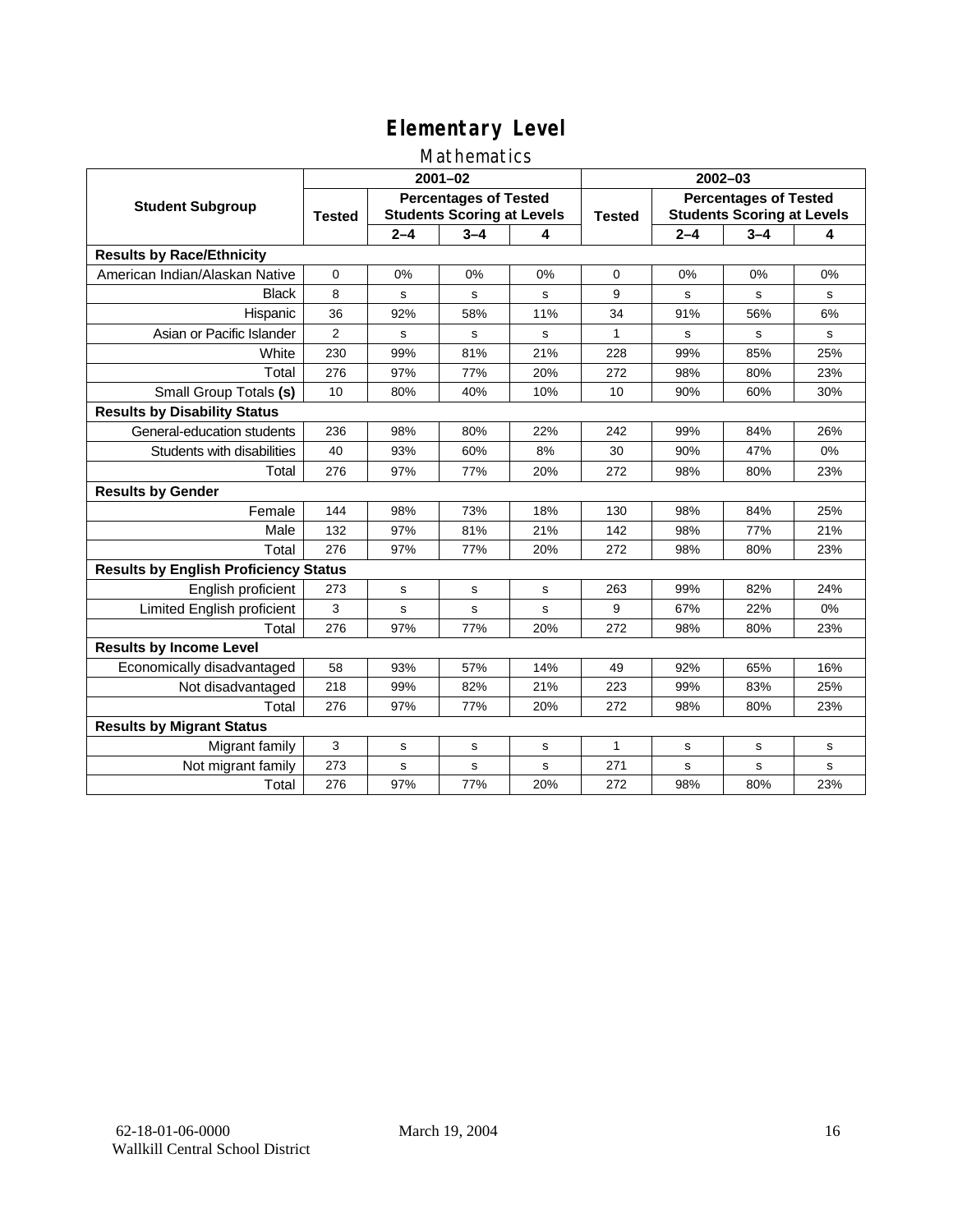#### Science Multiple-Choice

|                                              | $2001 - 02$    |                                                                                              | 2002-03       |                                                                                              |  |  |
|----------------------------------------------|----------------|----------------------------------------------------------------------------------------------|---------------|----------------------------------------------------------------------------------------------|--|--|
| <b>Student Subgroup</b>                      | <b>Tested</b>  | <b>Percentages of</b><br><b>Tested</b><br><b>Students</b><br><b>Scoring above</b><br>the SDL | <b>Tested</b> | <b>Percentages of</b><br><b>Tested</b><br><b>Students</b><br><b>Scoring above</b><br>the SDL |  |  |
| <b>Results by Race/Ethnicity</b>             |                |                                                                                              |               |                                                                                              |  |  |
| American Indian/Alaskan Native               | 0              | 0%                                                                                           | 0             | 0%                                                                                           |  |  |
| <b>Black</b>                                 | 8              | s                                                                                            | 9             | s                                                                                            |  |  |
| Hispanic                                     | 36             | 69%                                                                                          | 33            | 55%                                                                                          |  |  |
| Asian or Pacific Islander                    | $\overline{2}$ | s                                                                                            | $\mathbf{1}$  | s                                                                                            |  |  |
| White                                        | 230            | 82%                                                                                          | 227           | 81%                                                                                          |  |  |
| Total                                        | 276            | 80%                                                                                          | 270           | 77%                                                                                          |  |  |
| Small Group Totals (s)                       | 10             | 60%                                                                                          | 10            | 60%                                                                                          |  |  |
| <b>Results by Disability Status</b>          |                |                                                                                              |               |                                                                                              |  |  |
| General-education students                   | 236            | 84%                                                                                          | 240           | 80%                                                                                          |  |  |
| Students with disabilities                   | 40             | 55%                                                                                          | 30            | 50%                                                                                          |  |  |
| Total                                        | 276            | 80%                                                                                          | 270           | 77%                                                                                          |  |  |
| <b>Results by Gender</b>                     |                |                                                                                              |               |                                                                                              |  |  |
| Female                                       | 144            | 79%                                                                                          | 129           | 75%                                                                                          |  |  |
| Male                                         | 132            | 80%                                                                                          | 141           | 79%                                                                                          |  |  |
| Total                                        | 276            | 80%                                                                                          | 270           | 77%                                                                                          |  |  |
| <b>Results by English Proficiency Status</b> |                |                                                                                              |               |                                                                                              |  |  |
| English proficient                           | 273            | s                                                                                            | 261           | 79%                                                                                          |  |  |
| Limited English proficient                   | 3              | s                                                                                            | 9             | 22%                                                                                          |  |  |
| Total                                        | 276            | 80%                                                                                          | 270           | 77%                                                                                          |  |  |
| <b>Results by Income Level</b>               |                |                                                                                              |               |                                                                                              |  |  |
| Economically disadvantaged                   | 58             | 62%                                                                                          | 48            | 60%                                                                                          |  |  |
| Not disadvantaged                            | 218            | 84%                                                                                          | 222           | 81%                                                                                          |  |  |
| Total                                        | 276            | 80%                                                                                          | 270           | 77%                                                                                          |  |  |
| <b>Results by Migrant Status</b>             |                |                                                                                              |               |                                                                                              |  |  |
| Migrant family                               | 3              | s                                                                                            | $\mathbf{1}$  | $\mathbf s$                                                                                  |  |  |
| Not migrant family                           | 273            | s                                                                                            | 269           | s                                                                                            |  |  |
| Total                                        | 276            | 80%                                                                                          | 270           | 77%                                                                                          |  |  |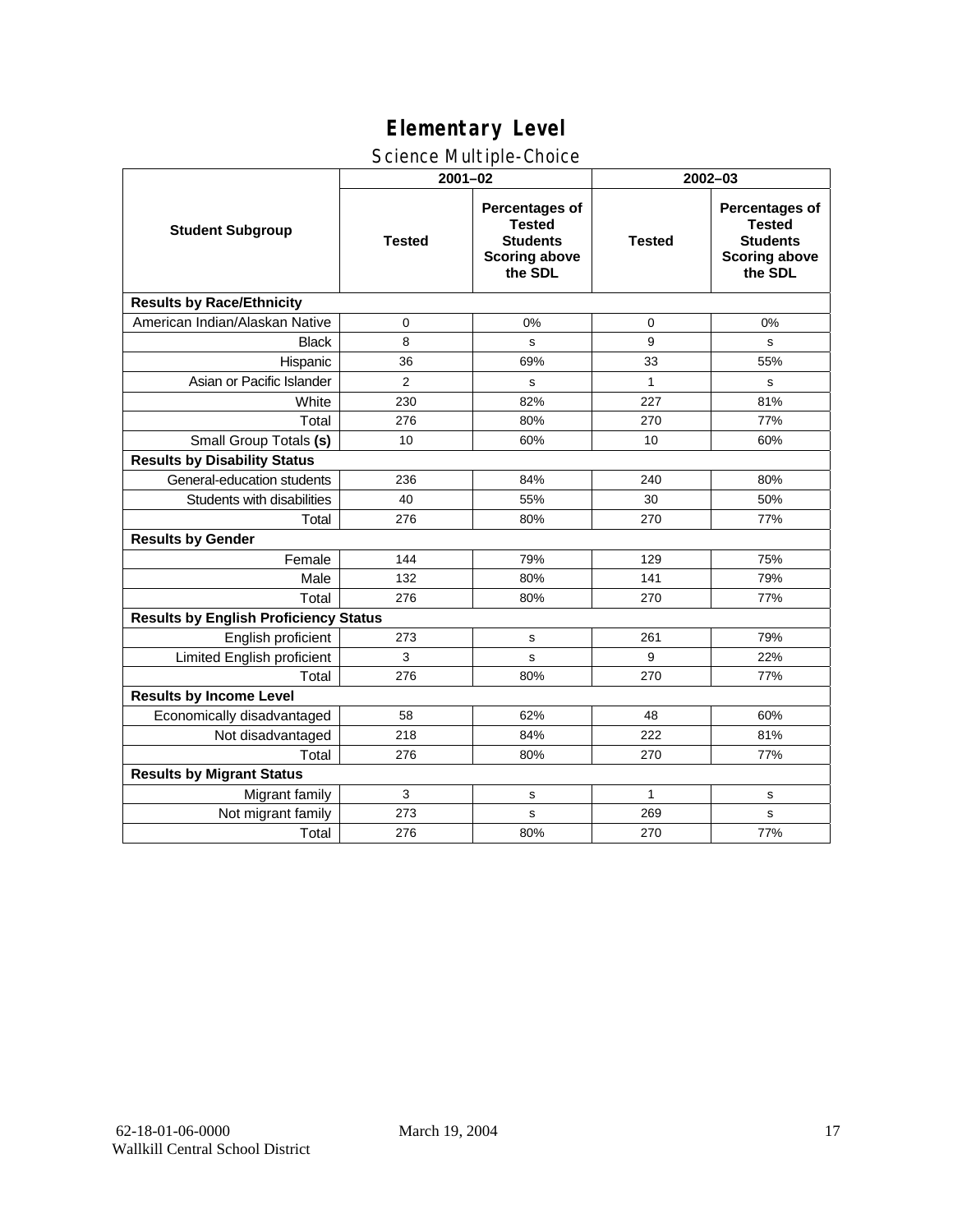#### English Language Arts

|                                              | ັ<br>$2001 - 02$                                                                   |         |             |               | 2002-03                                                           |         |             |    |
|----------------------------------------------|------------------------------------------------------------------------------------|---------|-------------|---------------|-------------------------------------------------------------------|---------|-------------|----|
| <b>Student Subgroup</b>                      | <b>Percentages of Tested</b><br><b>Students Scoring at Levels</b><br><b>Tested</b> |         |             | <b>Tested</b> | <b>Percentages of Tested</b><br><b>Students Scoring at Levels</b> |         |             |    |
|                                              |                                                                                    | $2 - 4$ | $3 - 4$     | 4             |                                                                   | $2 - 4$ | $3 - 4$     | 4  |
| <b>Results by Race/Ethnicity</b>             |                                                                                    |         |             |               |                                                                   |         |             |    |
| American Indian/Alaskan Native               | $\mathbf 0$                                                                        | 0%      | 0%          | 0%            | $\mathbf 0$                                                       | 0%      | 0%          | 0% |
| <b>Black</b>                                 | 15                                                                                 | s       | $\mathbf s$ | s             | 15                                                                | s       | s           | s  |
| Hispanic                                     | 42                                                                                 | 95%     | 17%         | 2%            | 38                                                                | 87%     | 16%         | 0% |
| Asian or Pacific Islander                    | $\mathbf{1}$                                                                       | s       | s           | s             | 1                                                                 | s       | s           | s  |
| White                                        | 227                                                                                | 95%     | 45%         | 7%            | 252                                                               | 95%     | 44%         | 7% |
| Total                                        | 285                                                                                | 95%     | 40%         | 6%            | 306                                                               | 94%     | 39%         | 6% |
| Small Group Totals (s)                       | 16                                                                                 | 100%    | 19%         | 0%            | 16                                                                | 88%     | 13%         | 0% |
| <b>Results by Disability Status</b>          |                                                                                    |         |             |               |                                                                   |         |             |    |
| General-education students                   | 228                                                                                | 98%     | 48%         | 8%            | 245                                                               | 99%     | 47%         | 7% |
| Students with disabilities                   | 57                                                                                 | 84%     | 5%          | 0%            | 61                                                                | 72%     | 7%          | 0% |
| Total                                        | 285                                                                                | 95%     | 40%         | 6%            | 306                                                               | 94%     | 39%         | 6% |
| <b>Results by Gender</b>                     |                                                                                    |         |             |               |                                                                   |         |             |    |
| Female                                       | 137                                                                                | 99%     | 48%         | 8%            | 147                                                               | 97%     | 43%         | 7% |
| Male                                         | 148                                                                                | 92%     | 32%         | 5%            | 159                                                               | 91%     | 35%         | 4% |
| Total                                        | 285                                                                                | 95%     | 40%         | 6%            | 306                                                               | 94%     | 39%         | 6% |
| <b>Results by English Proficiency Status</b> |                                                                                    |         |             |               |                                                                   |         |             |    |
| English proficient                           | 285                                                                                | 95%     | 40%         | 6%            | 306                                                               | 94%     | 39%         | 6% |
| Limited English proficient                   | $\mathbf 0$                                                                        | 0%      | 0%          | 0%            | 0                                                                 | 0%      | 0%          | 0% |
| Total                                        | 285                                                                                | 95%     | 40%         | 6%            | 306                                                               | 94%     | 39%         | 6% |
| <b>Results by Income Level</b>               |                                                                                    |         |             |               |                                                                   |         |             |    |
| Economically disadvantaged                   | 51                                                                                 | 92%     | 22%         | 4%            | 65                                                                | 86%     | 17%         | 2% |
| Not disadvantaged                            | 234                                                                                | 96%     | 44%         | 7%            | 241                                                               | 96%     | 45%         | 7% |
| Total                                        | 285                                                                                | 95%     | 40%         | 6%            | 306                                                               | 94%     | 39%         | 6% |
| <b>Results by Migrant Status</b>             |                                                                                    |         |             |               |                                                                   |         |             |    |
| Migrant family                               | $\mathbf{1}$                                                                       | s       | s           | s             | 3                                                                 | s       | $\mathbf S$ | s  |
| Not migrant family                           | 284                                                                                | s       | s           | s             | 303                                                               | s       | s           | s  |
| Total                                        | 285                                                                                | 95%     | 40%         | 6%            | 306                                                               | 94%     | 39%         | 6% |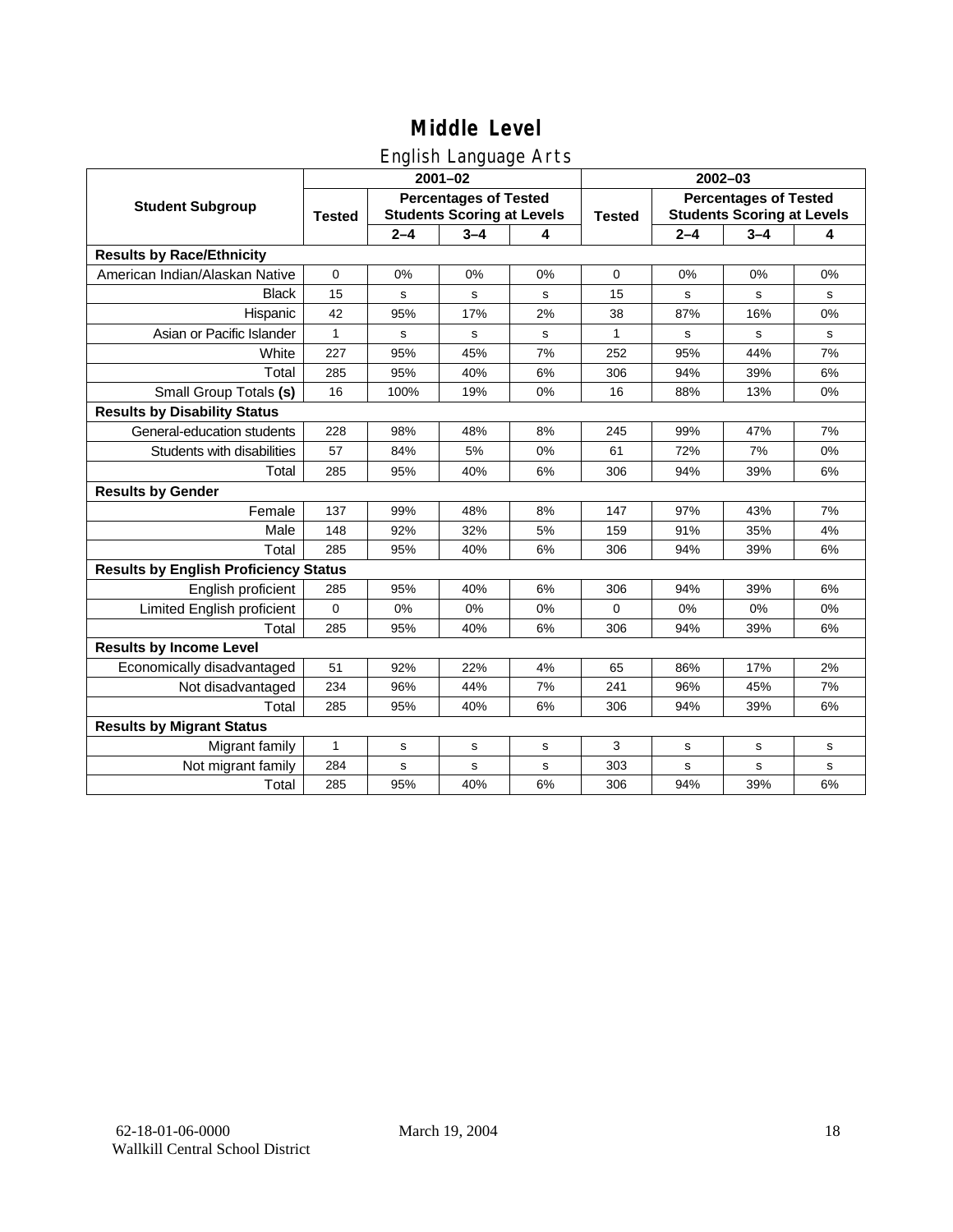#### Mathematics

|                                              |                |                                                                   | $2001 - 02$ |     | $2002 - 03$   |                                                                   |         |             |
|----------------------------------------------|----------------|-------------------------------------------------------------------|-------------|-----|---------------|-------------------------------------------------------------------|---------|-------------|
| <b>Student Subgroup</b>                      | <b>Tested</b>  | <b>Percentages of Tested</b><br><b>Students Scoring at Levels</b> |             |     | <b>Tested</b> | <b>Percentages of Tested</b><br><b>Students Scoring at Levels</b> |         |             |
|                                              |                | $2 - 4$                                                           | $3 - 4$     | 4   |               | $2 - 4$                                                           | $3 - 4$ | 4           |
| <b>Results by Race/Ethnicity</b>             |                |                                                                   |             |     |               |                                                                   |         |             |
| American Indian/Alaskan Native               | $\Omega$       | 0%                                                                | 0%          | 0%  | $\Omega$      | 0%                                                                | 0%      | 0%          |
| <b>Black</b>                                 | 15             | s                                                                 | s           | s   | 14            | S                                                                 | s       | s           |
| Hispanic                                     | 44             | 68%                                                               | 20%         | 2%  | 36            | 69%                                                               | 31%     | 6%          |
| Asian or Pacific Islander                    | 1              | s                                                                 | s           | s   | 1             | s                                                                 | s       | s           |
| White                                        | 227            | 84%                                                               | 42%         | 9%  | 255           | 90%                                                               | 50%     | 7%          |
| Total                                        | 287            | 80%                                                               | 38%         | 8%  | 306           | 87%                                                               | 46%     | 6%          |
| Small Group Totals (s)                       | 16             | 63%                                                               | 19%         | 6%  | 15            | 80%                                                               | 20%     | 0%          |
| <b>Results by Disability Status</b>          |                |                                                                   |             |     |               |                                                                   |         |             |
| General-education students                   | 228            | 90%                                                               | 46%         | 10% | 246           | 96%                                                               | 56%     | 7%          |
| Students with disabilities                   | 59             | 44%                                                               | 3%          | 0%  | 60            | 53%                                                               | 7%      | 2%          |
| Total                                        | 287            | 80%                                                               | 38%         | 8%  | 306           | 87%                                                               | 46%     | 6%          |
| <b>Results by Gender</b>                     |                |                                                                   |             |     |               |                                                                   |         |             |
| Female                                       | 136            | 83%                                                               | 43%         | 8%  | 144           | 90%                                                               | 49%     | 8%          |
| Male                                         | 151            | 78%                                                               | 32%         | 7%  | 162           | 85%                                                               | 43%     | 5%          |
| Total                                        | 287            | 80%                                                               | 38%         | 8%  | 306           | 87%                                                               | 46%     | 6%          |
| <b>Results by English Proficiency Status</b> |                |                                                                   |             |     |               |                                                                   |         |             |
| English proficient                           | 285            | s                                                                 | s           | s   | 306           | 87%                                                               | 46%     | 6%          |
| Limited English proficient                   | $\overline{2}$ | s                                                                 | s           | S   | $\Omega$      | 0%                                                                | 0%      | 0%          |
| Total                                        | 287            | 80%                                                               | 38%         | 8%  | 306           | 87%                                                               | 46%     | 6%          |
| <b>Results by Income Level</b>               |                |                                                                   |             |     |               |                                                                   |         |             |
| Economically disadvantaged                   | 50             | 64%                                                               | 12%         | 2%  | 62            | 69%                                                               | 23%     | 0%          |
| Not disadvantaged                            | 237            | 84%                                                               | 43%         | 9%  | 244           | 92%                                                               | 52%     | 8%          |
| Total                                        | 287            | 80%                                                               | 38%         | 8%  | 306           | 87%                                                               | 46%     | 6%          |
| <b>Results by Migrant Status</b>             |                |                                                                   |             |     |               |                                                                   |         |             |
| Migrant family                               | 1              | s                                                                 | $\mathbf s$ | s   | 3             | s                                                                 | s       | $\mathbf s$ |
| Not migrant family                           | 286            | s                                                                 | s           | S   | 303           | s                                                                 | s       | s           |
| Total                                        | 287            | 80%                                                               | 38%         | 8%  | 306           | 87%                                                               | 46%     | 6%          |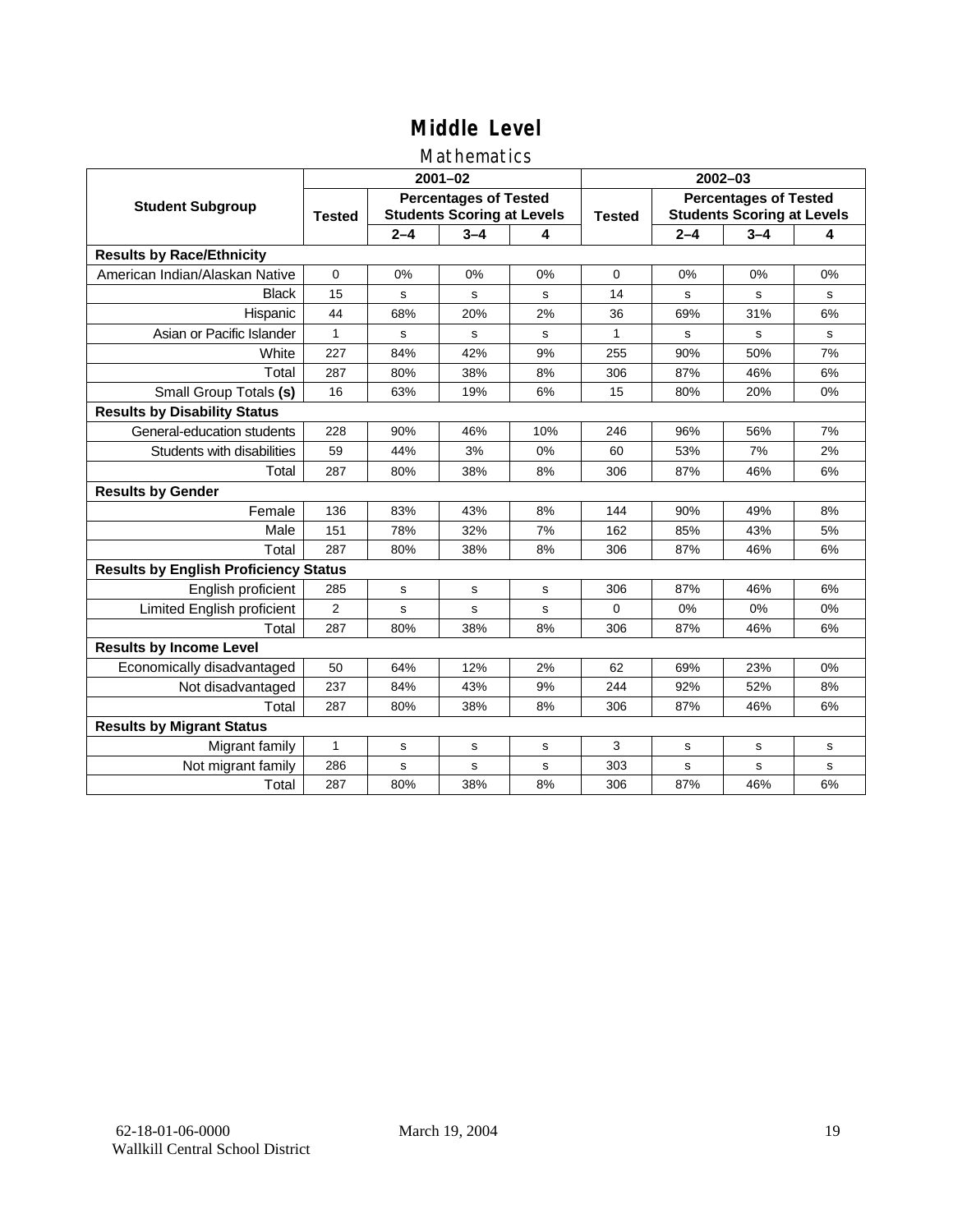#### **Science**

|                                              | $2001 - 02$    |         |                                                                   |     | $2002 - 03$   |                                                                   |         |     |  |
|----------------------------------------------|----------------|---------|-------------------------------------------------------------------|-----|---------------|-------------------------------------------------------------------|---------|-----|--|
| <b>Student Subgroup</b>                      | <b>Tested</b>  |         | <b>Percentages of Tested</b><br><b>Students Scoring at Levels</b> |     | <b>Tested</b> | <b>Percentages of Tested</b><br><b>Students Scoring at Levels</b> |         |     |  |
|                                              |                | $2 - 4$ | $3 - 4$                                                           | 4   |               | $2 - 4$                                                           | $3 - 4$ | 4   |  |
| <b>Results by Race/Ethnicity</b>             |                |         |                                                                   |     |               |                                                                   |         |     |  |
| American Indian/Alaskan Native               | 0              | 0%      | 0%                                                                | 0%  | $\Omega$      | 0%                                                                | 0%      | 0%  |  |
| <b>Black</b>                                 | 14             | s       | s                                                                 | s   | 15            | 93%                                                               | 67%     | 7%  |  |
| Hispanic                                     | 42             | 95%     | 71%                                                               | 12% | 30            | 93%                                                               | 60%     | 17% |  |
| Asian or Pacific Islander                    | $\mathbf{1}$   | s       | s                                                                 | s   | 0             | 0%                                                                | 0%      | 0%  |  |
| White                                        | 195            | 99%     | 88%                                                               | 29% | 187           | 99%                                                               | 86%     | 19% |  |
| Total                                        | 252            | 98%     | 85%                                                               | 25% | 232           | 98%                                                               | 81%     | 18% |  |
| Small Group Totals (s)                       | 15             | 93%     | 73%                                                               | 13% | 0             | 0%                                                                | 0%      | 0%  |  |
| <b>Results by Disability Status</b>          |                |         |                                                                   |     |               |                                                                   |         |     |  |
| General-education students                   | 199            | 99%     | 89%                                                               | 30% | 176           | 100%                                                              | 90%     | 23% |  |
| Students with disabilities                   | 53             | 94%     | 66%                                                               | 9%  | 56            | 93%                                                               | 52%     | 4%  |  |
| Total                                        | 252            | 98%     | 85%                                                               | 25% | 232           | 98%                                                               | 81%     | 18% |  |
| <b>Results by Gender</b>                     |                |         |                                                                   |     |               |                                                                   |         |     |  |
| Female                                       | 123            | 98%     | 85%                                                               | 24% | 106           | 99%                                                               | 80%     | 14% |  |
| Male                                         | 129            | 98%     | 84%                                                               | 27% | 126           | 98%                                                               | 82%     | 21% |  |
| Total                                        | 252            | 98%     | 85%                                                               | 25% | 232           | 98%                                                               | 81%     | 18% |  |
| <b>Results by English Proficiency Status</b> |                |         |                                                                   |     |               |                                                                   |         |     |  |
| English proficient                           | 250            | s       | s                                                                 | s   | 232           | 98%                                                               | 81%     | 18% |  |
| <b>Limited English proficient</b>            | $\overline{2}$ | s       | s                                                                 | s   | 0             | 0%                                                                | 0%      | 0%  |  |
| Total                                        | 252            | 98%     | 85%                                                               | 25% | 232           | 98%                                                               | 81%     | 18% |  |
| <b>Results by Income Level</b>               |                |         |                                                                   |     |               |                                                                   |         |     |  |
| Economically disadvantaged                   | 48             | 96%     | 63%                                                               | 13% | 60            | 95%                                                               | 72%     | 13% |  |
| Not disadvantaged                            | 204            | 99%     | 90%                                                               | 28% | 172           | 99%                                                               | 84%     | 20% |  |
| Total                                        | 252            | 98%     | 85%                                                               | 25% | 232           | 98%                                                               | 81%     | 18% |  |
| <b>Results by Migrant Status</b>             |                |         |                                                                   |     |               |                                                                   |         |     |  |
| Migrant family                               | $\mathbf 0$    | 0%      | 0%                                                                | 0%  | 3             | s                                                                 | s       | s   |  |
| Not migrant family                           | 252            | 98%     | 85%                                                               | 25% | 229           | s                                                                 | s       | s   |  |
| Total                                        | 252            | 98%     | 85%                                                               | 25% | 232           | 98%                                                               | 81%     | 18% |  |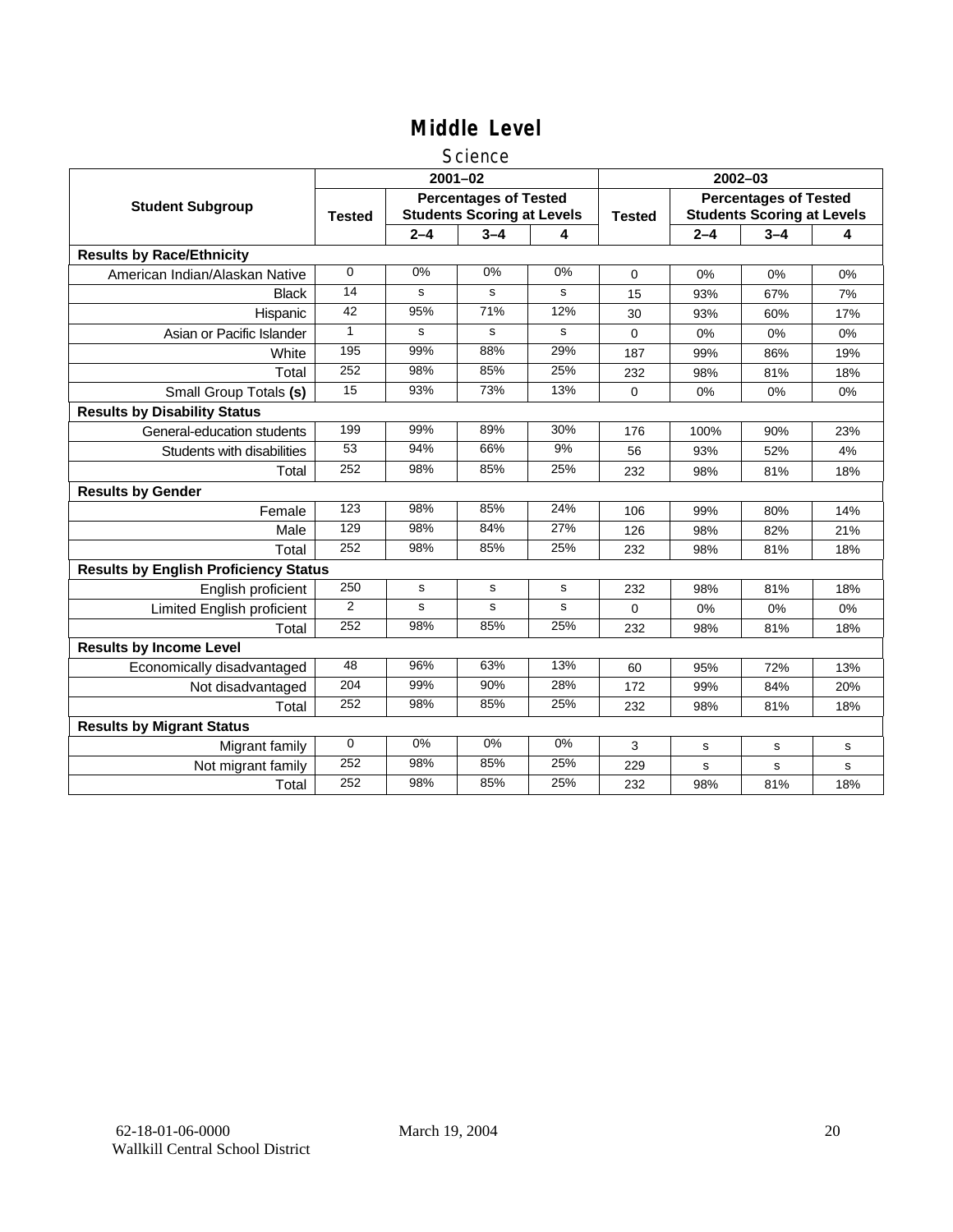#### **1998 and 1999 High School Cohorts**

General-education students who first entered ninth grade in 1998 or 1999 must score 55 or higher on Regents English and mathematics examinations to graduate. During the phase-in of the Regents examination graduation requirements, all students (with district board of education approval) may qualify for a local diploma by earning a score of 55–64 on the required Regents examinations; a score of 65 or higher is required for a Regents diploma. Students with disabilities and certain students with a Section 504 Accomodation Plan may qualify for a local diploma by passing Regents competency tests. The data in these tables show the performance of the cohorts as of June 30<sup>th</sup> of the fourth year after first entering grade 9.

#### **Performance on the English Assessment Requirement for Graduation**

|                                              | 1998 Cohort                  |                          |                 |                                  |                           | 1999 Cohort              |                |                                  |                   |                          |
|----------------------------------------------|------------------------------|--------------------------|-----------------|----------------------------------|---------------------------|--------------------------|----------------|----------------------------------|-------------------|--------------------------|
| <b>Student Subgroup</b>                      |                              | <b>Count of Students</b> |                 | <b>Percent</b><br><b>Meeting</b> |                           | <b>Count of Students</b> |                | <b>Percent</b><br><b>Meeting</b> |                   |                          |
|                                              | <b>Students</b><br>in Cohort | by Score                 |                 |                                  | <b>Students</b>           | by Score                 |                |                                  |                   |                          |
|                                              |                              | <b>Regents</b>           |                 | Pass-                            | Gradu-                    | in                       | <b>Regents</b> |                                  | Pass-             | Gradua-                  |
|                                              |                              | $55 -$<br>64             | $65 -$<br>100   | ed<br><b>RCTs</b>                | ation<br>Require-<br>ment | <b>Cohort</b>            | $55 -$<br>64   | $65 -$<br>100                    | ed<br><b>RCTs</b> | tion<br>Require-<br>ment |
| <b>Results by Race/Ethnicity</b>             |                              |                          |                 |                                  |                           |                          |                |                                  |                   |                          |
| American Indian/Alaskan Native               | 0                            | 0                        | $\Omega$        | $\mathbf 0$                      | 0%                        | 1                        | s              | s                                | $\mathbf s$       | s                        |
| <b>Black</b>                                 | $\overline{12}$              | $\mathbf 2$              | 9               | $\mathbf 0$                      | 92%                       | 6                        | s              | s                                | s                 | s                        |
| Hispanic                                     | 25                           | 3                        | $\overline{17}$ | $\Omega$                         | 80%                       | 26                       | 3              | 15                               | 3                 | 81%                      |
| Asian or Pacific Islander                    | $\mathbf 0$                  | $\pmb{0}$                | $\mathbf 0$     | $\mathbf 0$                      | 0%                        | $\Omega$                 | 0              | 0                                | $\mathbf 0$       | 0%                       |
| White                                        | 188                          | 13                       | 149             | $\Omega$                         | 86%                       | 188                      | 6              | 149                              | 11                | 88%                      |
| Total                                        | 225                          | 18                       | 175             | $\mathbf 0$                      | 86%                       | 221                      | 11             | 166                              | 15                | 87%                      |
| Small Group Totals (s)                       | $\Omega$                     | 0                        | $\Omega$        | $\Omega$                         | 0%                        | $\overline{7}$           | $\overline{2}$ | $\overline{2}$                   | $\mathbf{1}$      | 71%                      |
| <b>Results by Disability Status</b>          |                              |                          |                 |                                  |                           |                          |                |                                  |                   |                          |
| General-education students                   | 200                          | 11                       | 170             | 0                                | 91%                       | 200                      | 11             | 164                              | 4                 | 90%                      |
| Students with disabilities                   | 25                           | $\overline{7}$           | 5               | $\mathbf 0$                      | 48%                       | 21                       | $\mathbf 0$    | $\overline{2}$                   | 11                | 62%                      |
| Total                                        | 225                          | 18                       | 175             | 0                                | 86%                       | 221                      | 11             | 166                              | 15                | 87%                      |
| <b>Results by Gender</b>                     |                              |                          |                 |                                  |                           |                          |                |                                  |                   |                          |
| Female                                       | 131                          | 11                       | 109             | $\mathbf 0$                      | 92%                       | 119                      | $\overline{7}$ | 90                               | $\overline{7}$    | 87%                      |
| Male                                         | 94                           | $\overline{7}$           | 66              | $\Omega$                         | 78%                       | 102                      | 4              | 76                               | 8                 | 86%                      |
| Total                                        | 225                          | 18                       | 175             | $\Omega$                         | 86%                       | 221                      | 11             | 166                              | 15                | 87%                      |
| <b>Results by English Proficiency Status</b> |                              |                          |                 |                                  |                           |                          |                |                                  |                   |                          |
| English proficient                           | 225                          | 18                       | 175             | $\mathbf 0$                      | 86%                       | 221                      | 11             | 166                              | 15                | 87%                      |
| Limited English proficient                   | $\mathbf 0$                  | 0                        | 0               | 0                                | 0%                        | 0                        | 0              | 0                                | 0                 | 0%                       |
| Total                                        | 225                          | 18                       | 175             | $\Omega$                         | 86%                       | 221                      | 11             | 166                              | 15                | 87%                      |
| <b>Results by Income Level</b>               |                              |                          |                 |                                  |                           |                          |                |                                  |                   |                          |
| Economically disadvantaged                   | 52                           | 9                        | 33              | $\mathbf 0$                      | 81%                       | 10                       | $\mathbf{1}$   | 4                                | $\mathbf 0$       | 50%                      |
| Not disadvantaged                            | 173                          | 9                        | 142             | $\mathbf 0$                      | 87%                       | 211                      | 10             | 162                              | 15                | 89%                      |
| Total                                        | 225                          | 18                       | 175             | $\Omega$                         | 86%                       | 221                      | 11             | 166                              | 15                | 87%                      |
| <b>Results by Migrant Status</b>             |                              |                          |                 |                                  |                           |                          |                |                                  |                   |                          |
| Migrant family                               | $\mathbf 0$                  | 0                        | 0               | $\mathbf 0$                      | 0%                        | 0                        | $\mathbf 0$    | 0                                | 0                 | 0%                       |
| Not migrant family                           | 225                          | 18                       | 175             | 0                                | 86%                       | 221                      | 11             | 166                              | 15                | 87%                      |
| Total                                        | 225                          | 18                       | 175             | $\Omega$                         | 86%                       | 221                      | 11             | 166                              | 15                | 87%                      |

#### **after Four Years of High School**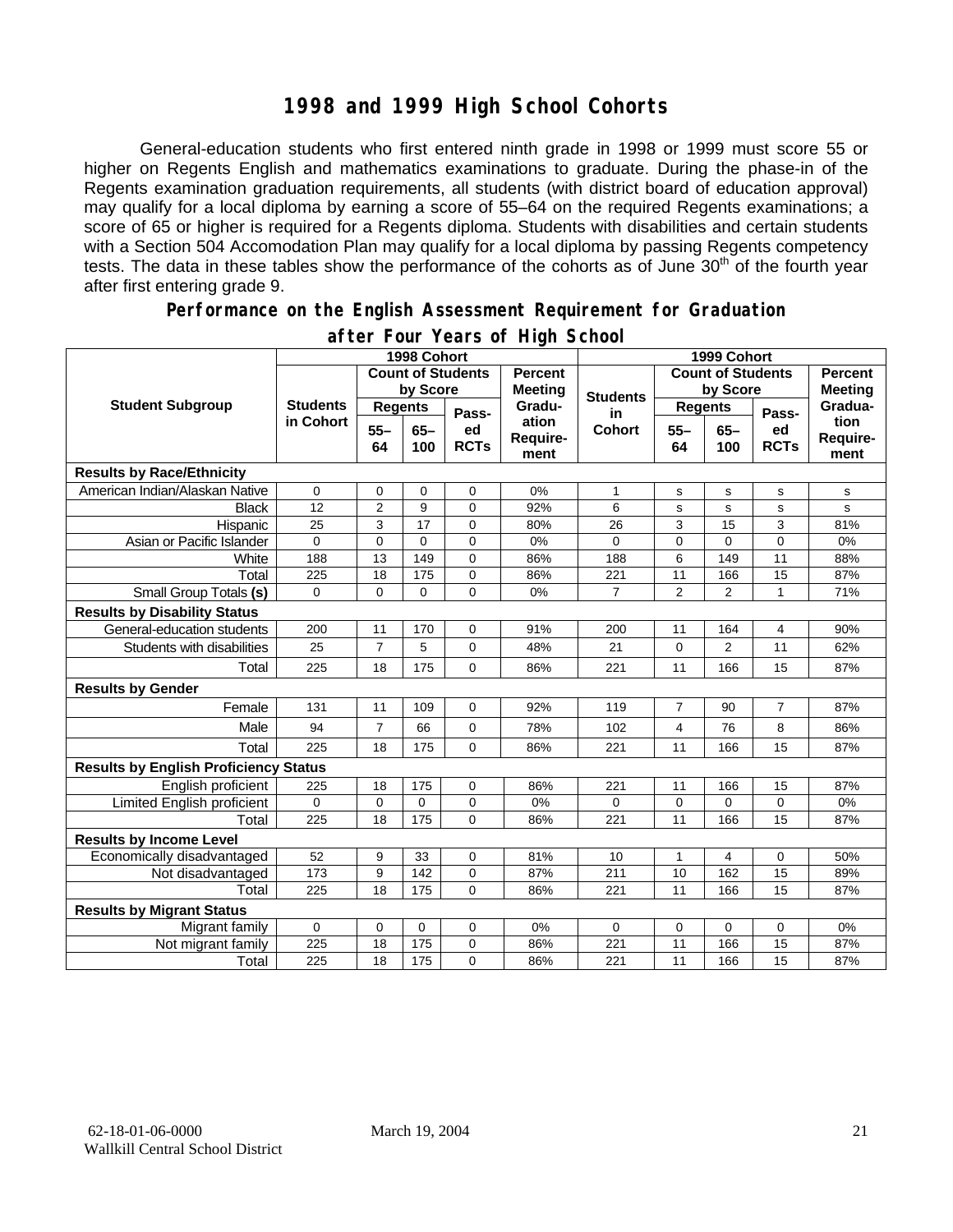#### **for Graduation after Four Years of High School 1998 Cohort 1999 Cohort Count of Students by Score Count of Students by Score** Student Subgroup Students **Busicial Students** Regents **Regents Student Students Regents in Cohort 55– 64 65– 100 Passed RCTs Percent Meeting Graduation Requirement Students in Cohort 55– 64 65– 100 Passed RCTs Percent Meeting Graduation Requirement Results by Race/Ethnicity**  American Indian/Alaskan Native | 0 | 0 | 0 | 0 | 0 | 0 | 0 | 0 | 1 | s | s | s | s Black | 12 | 1 | 8 | 0 | 75% | 6 | s | s | s | s Hispanic | 25 | 5 | 16 | 1 | 88% | 26 | 1 | 17 | 4 | 85% Asian or Pacific Islander 0 0 0 0 0% 0 0 0 0 0% White | 188 | 12 | 149 | 5 | 88% | 188 | 6 | 164 | 5 | 93% Total 225 | 18 | 173 | 6 | 88% | 221 | 7 | 185 | 9 | 91% Small Group Totals **(s)** 0 0 0 0 0% 7 0 4 0 57% **Results by Disability Status**  General-education students | 200 | 15 | 167 | 0 | 91% | 200 | 5 | 180 | 1 | 93% Students with disabilities | 25 | 3 | 6 | 6 | 60% | 21 | 2 | 5 | 8 | 71% Total 225 | 18 | 173 | 6 | 88% | 221 | 7 | 185 | 9 | 91% **Results by Gender**  Female | 131 | 11 | 104 | 4 | 91% | 119 | 4 | 99 | 4 | 90% Male | 94 | 7 | 69 | 2 | 83% | 102 | 3 | 86 | 5 | 92% Total 225 | 18 | 173 | 6 | 88% | 221 | 7 | 185 | 9 | 91% **Results by English Proficiency Status**  English proficient 225 18 173 6 88% 221 7 185 9 91% Limited English proficient 0 0 0 0 0% 0 0 0 0 0% Total 225 | 18 | 173 | 6 | 88% | 221 | 7 | 185 | 9 | 91% **Results by Income Level**  Economically disadvantaged 52 5 38 1 85% 10 0 7 1 80% Not disadvantaged 173 13 135 5 88% 211 7 178 8 91% Total 225 | 18 | 173 | 6 | 88% | 221 | 7 | 185 | 9 | 91% **Results by Migrant Status**  Migrant family 0 0 0 0 0% 0 0 0 0 0% Not migrant family 225 18 173 6 88% 221 7 185 9 91% Total 225 | 18 | 173 | 6 | 88% | 221 | 7 | 185 | 9 | 91%

# **Performance on the Mathematics Assessment Requirement**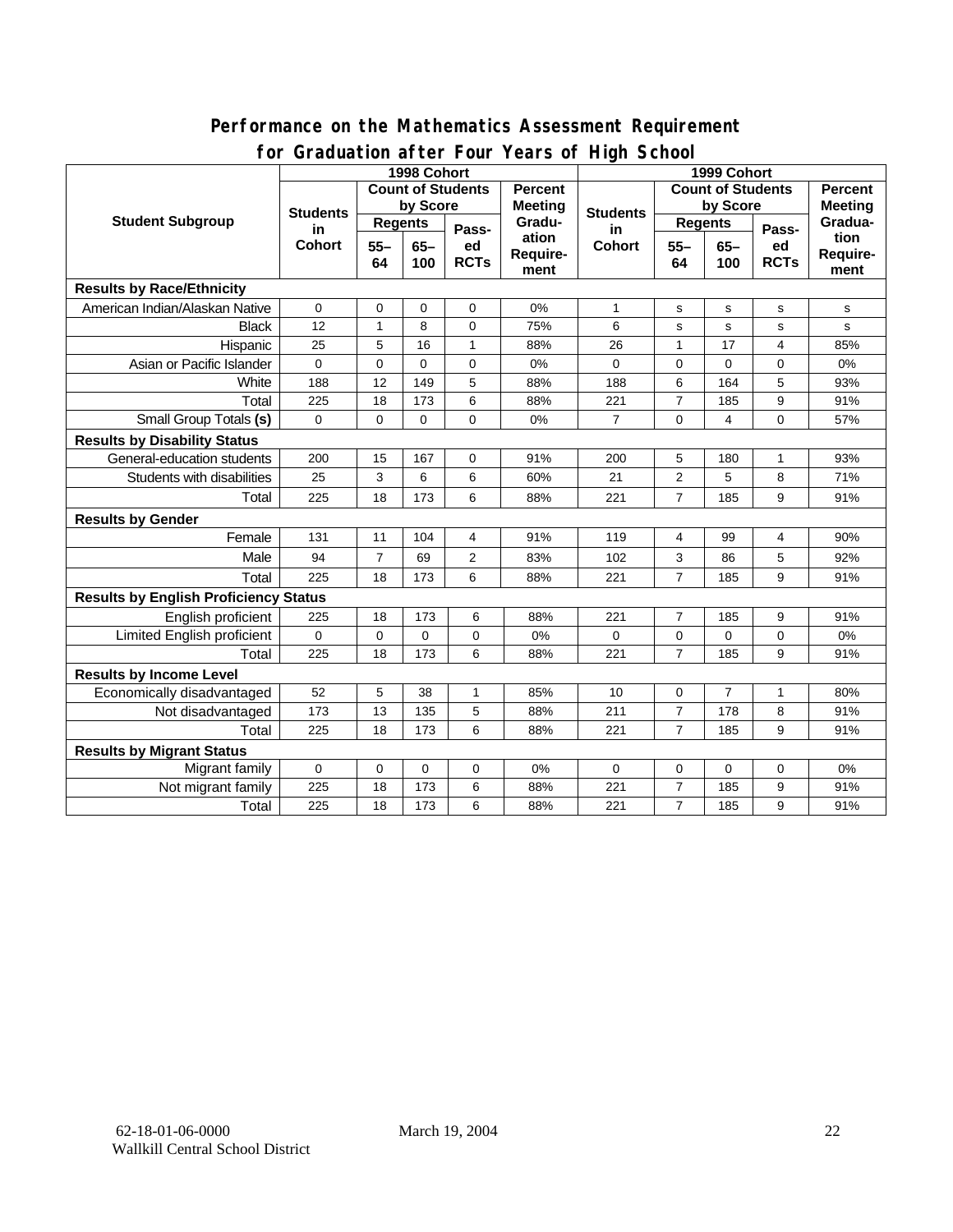### **Cohort Graduation Rates**

Students were counted as graduates in the first two columns of this table if they earned a local diploma with or without a Regents endorsement by June 30<sup>th</sup> of the fourth year after first entering grade 9 and in the second two columns if they earned a local diploma with or without a Regents endorsement by August 31<sup>st</sup> of the fourth year after first entering grade 9. The graduation-rate cohort includes students who transferred to general education development (GED) programs. These students were not counted in the 1998 district accountability cohort for English and mathematics.

|                                              |                                  | 1998 Cohort as of<br>June 30, 2002 | 1998 Cohort as of<br><b>August 31, 2002</b> |                    |  |  |  |  |  |  |
|----------------------------------------------|----------------------------------|------------------------------------|---------------------------------------------|--------------------|--|--|--|--|--|--|
| <b>Student Subgroup</b>                      | Graduation<br><b>Rate Cohort</b> | Graduation<br>Rate                 | Graduation<br><b>Rate Cohort</b>            | Graduation<br>Rate |  |  |  |  |  |  |
| <b>Results by Race/Ethnicity</b>             |                                  |                                    |                                             |                    |  |  |  |  |  |  |
| American Indian/Alaskan Native               | $\mathbf 0$                      | 0%                                 | 0                                           | 0%                 |  |  |  |  |  |  |
| <b>Black</b>                                 | 12                               | 92%                                | 12                                          | 92%                |  |  |  |  |  |  |
| Hispanic                                     | 25                               | 76%                                | 26                                          | 77%                |  |  |  |  |  |  |
| Asian or Pacific Islander                    | $\Omega$                         | 0%                                 | $\Omega$                                    | 0%                 |  |  |  |  |  |  |
| White                                        | 188                              | 86%                                | 189                                         | 86%                |  |  |  |  |  |  |
| Total                                        | 225                              | 85%                                | 227                                         | 85%                |  |  |  |  |  |  |
| Small Group Totals (s)                       | $\mathbf 0$                      | $0\%$                              | 0                                           | 0%                 |  |  |  |  |  |  |
| <b>Results by Disability Status</b>          |                                  |                                    |                                             |                    |  |  |  |  |  |  |
| General-education students                   | 200                              | 88%                                | 200                                         | 89%                |  |  |  |  |  |  |
| Students with disabilities                   | 25                               | 64%                                | 27                                          | 59%                |  |  |  |  |  |  |
| Total                                        | 225                              | 85%                                | 227                                         | 85%                |  |  |  |  |  |  |
| <b>Results by Gender</b>                     |                                  |                                    |                                             |                    |  |  |  |  |  |  |
| Female                                       | 131                              | 89%                                | 132                                         | 89%                |  |  |  |  |  |  |
| Male                                         | 94                               | 80%                                | 95                                          | 80%                |  |  |  |  |  |  |
| Total                                        | 225                              | 85%                                | 227                                         | 85%                |  |  |  |  |  |  |
| <b>Results by English Proficiency Status</b> |                                  |                                    |                                             |                    |  |  |  |  |  |  |
| English proficient                           | 225                              | 85%                                | 227                                         | 85%                |  |  |  |  |  |  |
| <b>Limited English proficient</b>            | $\Omega$                         | 0%                                 | $\Omega$                                    | 0%                 |  |  |  |  |  |  |
| Total                                        | 225                              | 85%                                | 227                                         | 85%                |  |  |  |  |  |  |
| <b>Results by Income Level</b>               |                                  |                                    |                                             |                    |  |  |  |  |  |  |
| Economically disadvantaged                   | 52                               | 73%                                | 48                                          | 79%                |  |  |  |  |  |  |
| Not disadvantaged                            | 173                              | 89%                                | 179                                         | 87%                |  |  |  |  |  |  |
| Total                                        | 225                              | 85%                                | 227                                         | 85%                |  |  |  |  |  |  |
| <b>Results by Migrant Status</b>             |                                  |                                    |                                             |                    |  |  |  |  |  |  |
| Migrant family                               | $\mathbf 0$                      | 0%                                 | 0                                           | 0%                 |  |  |  |  |  |  |
| Not migrant family                           | 225                              | 85%                                | 227                                         | 85%                |  |  |  |  |  |  |
| Total                                        | 225                              | 85%                                | 227                                         | 85%                |  |  |  |  |  |  |